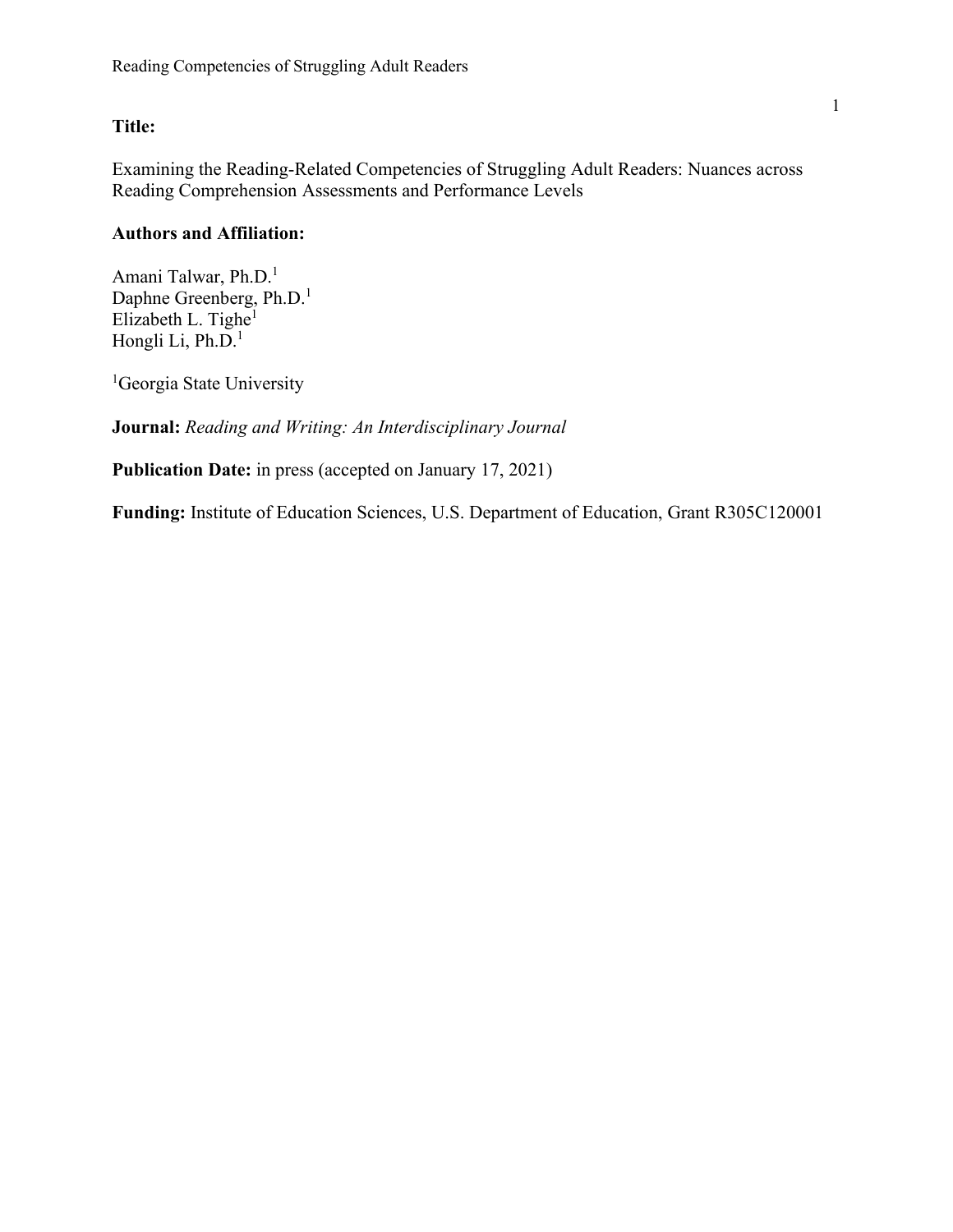# **Examining the Reading-Related Competencies of Struggling Adult Readers: Nuances across Reading Comprehension Assessments and Performance Levels**

#### Abstract

Research with school-age readers suggests that the contributions of reading and language skills vary across reading comprehension assessments and proficiency levels. With a sample of 168 struggling adult readers, we estimated the explanatory effects of decoding, oral vocabulary, listening comprehension, fluency, background knowledge, and inferencing across three reading comprehension tests and across low, average, and high levels of performance. OLS regression models accounted for 66% of the variance in WJ Passage Comprehension scores with all competencies except listening comprehension as significant predictors; 43% of the variance in RAPID Reading Comprehension scores with decoding and listening comprehension as significant predictors; and 31% of the variance in RISE Reading Comprehension scores with decoding as a significant predictor. Quantile regression models and between-quantile slope comparisons showed that the effects of some predictors on reading comprehension varied across performance levels on one or more tests. Implications for instruction, assessment, and future research are discussed.

*Keywords*: reading comprehension, adult literacy, measurement, quantile regression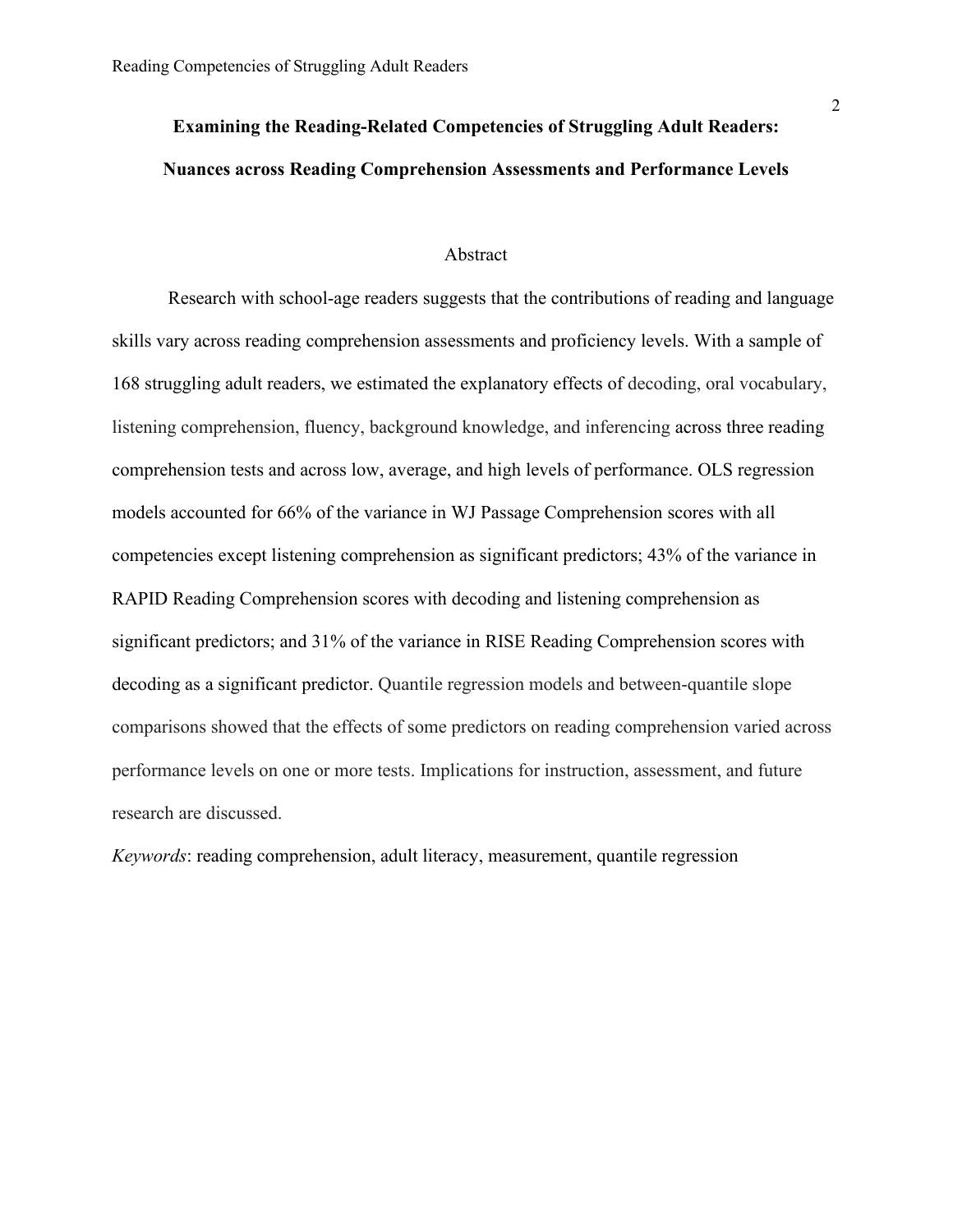Reading comprehension is a complex process that involves various competencies (Perfetti & Stafura, 2014). Research on the contributions of these competencies has primarily involved students in the K-12 grades and postsecondary programs (e.g., Aaron et al., 2008; Hannon, 2012) and has largely ignored the one in five adults in the United States who read at or below elementary levels (National Center for Education Statistics, 2019). One major challenge facing researchers and practitioners is the heterogeneity of the struggling adult reader population, especially in terms of reading comprehension (Comings & Soricone, 2007; Lesgold & Welch-Ross, 2012). Moreover, complicating the heterogeneity challenge, some norm-referenced assessments do not seem to function as expected for adults who struggle with reading (citation omitted; citation omitted). The goal of this study was to address these issues by examining the effects of reading-related competencies on the reading comprehension performance of struggling adult readers across (a) different reading comprehension tests and (b) different levels of performance.

### **A Theoretical Framework for Reading Comprehension**

Since there is no reading comprehension framework specific to struggling adult readers, we turn to theories that have been validated with children and adolescents who read below the high school level. The influential Simple View of Reading (SVR) emphasizes the contributions of decoding and linguistic comprehension to reading comprehension performance (Gough & Tunmer, 1986). Decoding refers to the basic process of translating print words to spoken language. Linguistic comprehension aids the reader in understanding oral language and can be subdivided into meaning-making at the word level (i.e., oral vocabulary) as well as the discourse level (i.e., listening comprehension) (Tunmer & Chapman, 2012; Sabatini et al., 2010). Additionally, reading fluency may have a place in the SVR, because being able to read words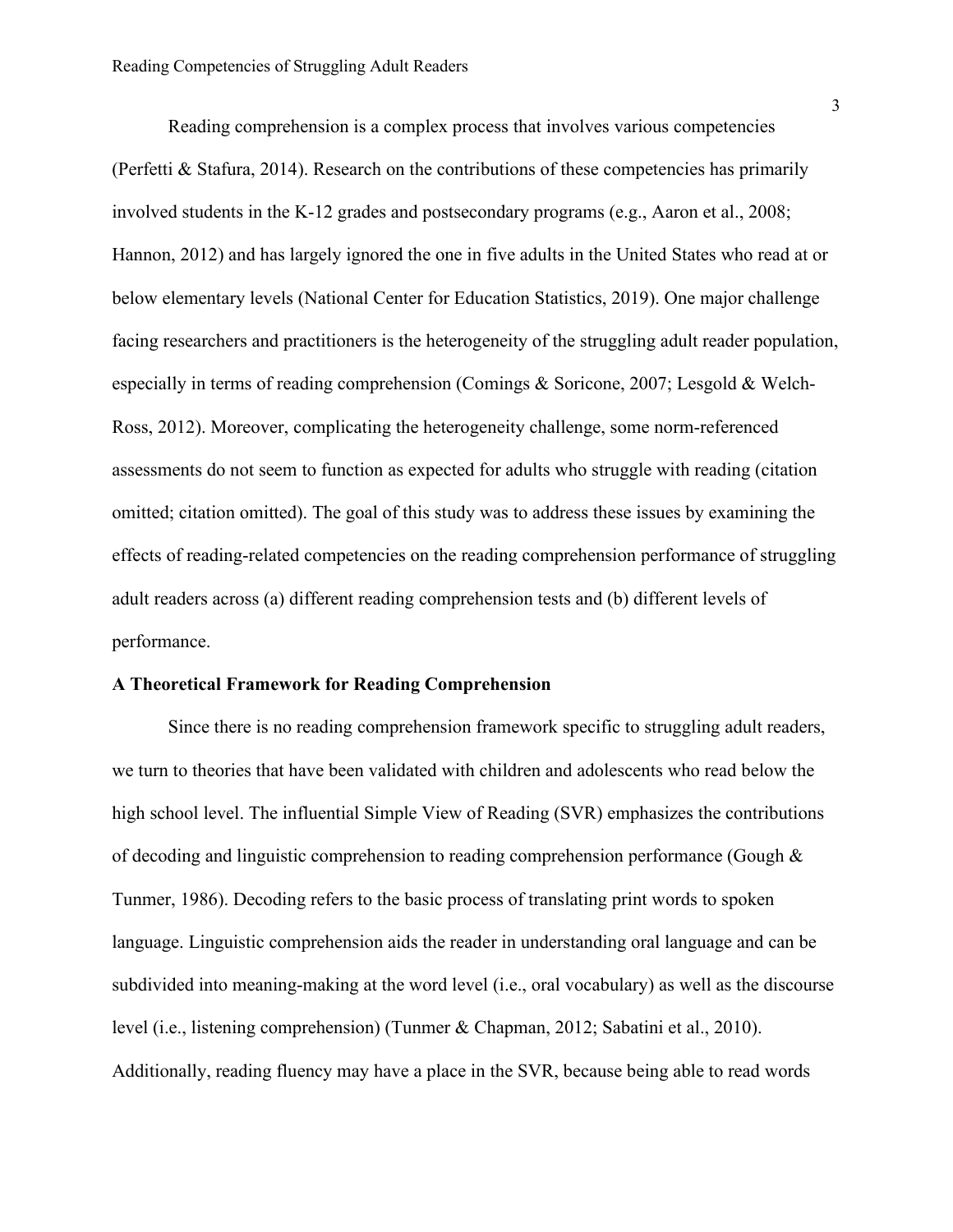efficiently frees up attentional resources and allows the reader to focus on processing the meaning of the text (Tilstra et al., 2009).

Moving beyond the SVR, the Direct and Inferential Mediation (DIME) framework highlights the importance of background knowledge and inference generation to reading comprehension (Cromley & Azevedo, 2007). Background knowledge, or prior knowledge, refers to the generic and specific knowledge encoded in an individual's long-term memory (Graesser, et al., 1994). Inferencing refers to the skill of understanding implicit associations within a discourse (Kintsch, 1988). These competencies facilitate deep comprehension of the text content and help the reader make connections between what is known and what is learned. When the DIME framework was tested with children and adolescents, both background knowledge and inference explained variance in reading comprehension after controlling for decoding and oral vocabulary (Ahmed et al., 2016; Cromley & Azevedo, 2007).

Together, the SVR and DIME frameworks point to different competencies that may influence reading comprehension: decoding, oral vocabulary, listening comprehension, fluency, background knowledge, and inference. Across multiple investigations involving struggling adult readers, reading comprehension exhibited moderate to strong correlations with decoding, oral vocabulary, listening comprehension, and fluency (e.g., Braze et al., 2016; Mellard, Fall, & Woods, 2010; citation omitted). Moreover, each of these four skills uniquely accounted for variance in reading comprehension scores for struggling adult readers (Braze et al., 2016; citation omitted; Mellard et al., 2010; Sabatini et al., 2010; citation omitted). Although less work with this population has focused on background knowledge and inference, the limited findings suggest that both competencies are uniquely important to reading comprehension over and above the skills associated with the SVR (citation omitted; citation omitted).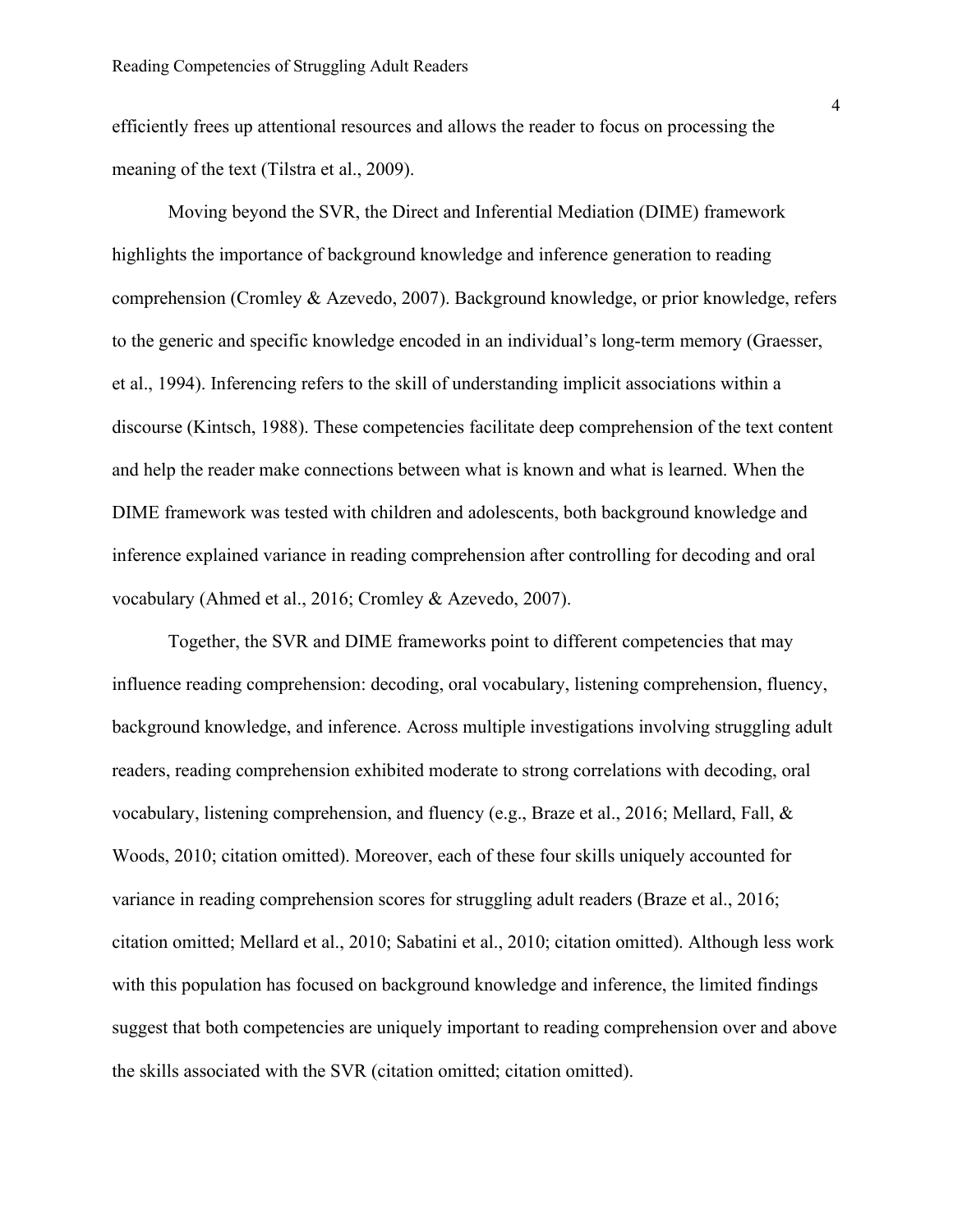#### **Reading Comprehension Tests**

The measurement of the reading comprehension construct is an important issue to consider. Past research suggests that different reading comprehension assessments are not equivalent to one another. Multiple studies have shown that examinees can successfully answer some multiple-choice questions even without reading the source passage (Coleman et al., 2010; Katz et al., 1990; Keenan & Betjemann, 2006). Additionally, reading comprehension tests may be differentially impacted by word reading and oral language skills (Cutting & Scarborough, 2006; Keenan et al., 2008; Nation & Snowling, 1997).

Specific to struggling adult readers, Mellard et al. (2015) reported that vocabulary made the largest unique contribution to reading comprehension performance on the Test of Adult Basic Education (TABE; CTB/McGraw-Hill, 1996), whereas working memory made the largest unique contribution to reading comprehension performance on the Comprehensive Adult Student Assessment System (CASAS, 2004). Similarly, another investigation (citation omitted) found that vocabulary was a significant predictor of performance on the Woodcock Reading Mastery Test Passage Comprehension subtest (Woodcock, 2011) but not on the Gates-MacGinitie Reading Test (MacGinitie et al., 2000), whereas the opposite pattern was observed for inferencing. These findings support the notion that literacy research and assessment should include multiple measures of reading comprehension and examine the constructs tapped by each measure (Keenan, 2016).

As computerized testing has become more common, it is valuable to explore reading performance across modes of administration. Some researchers have observed with children and proficient adult readers that examinees score similarly on paper-based and computer-based tests targeting the same domain (Achtyes et al., 2015; Bodmann & Robinson, 2004; Srivastava &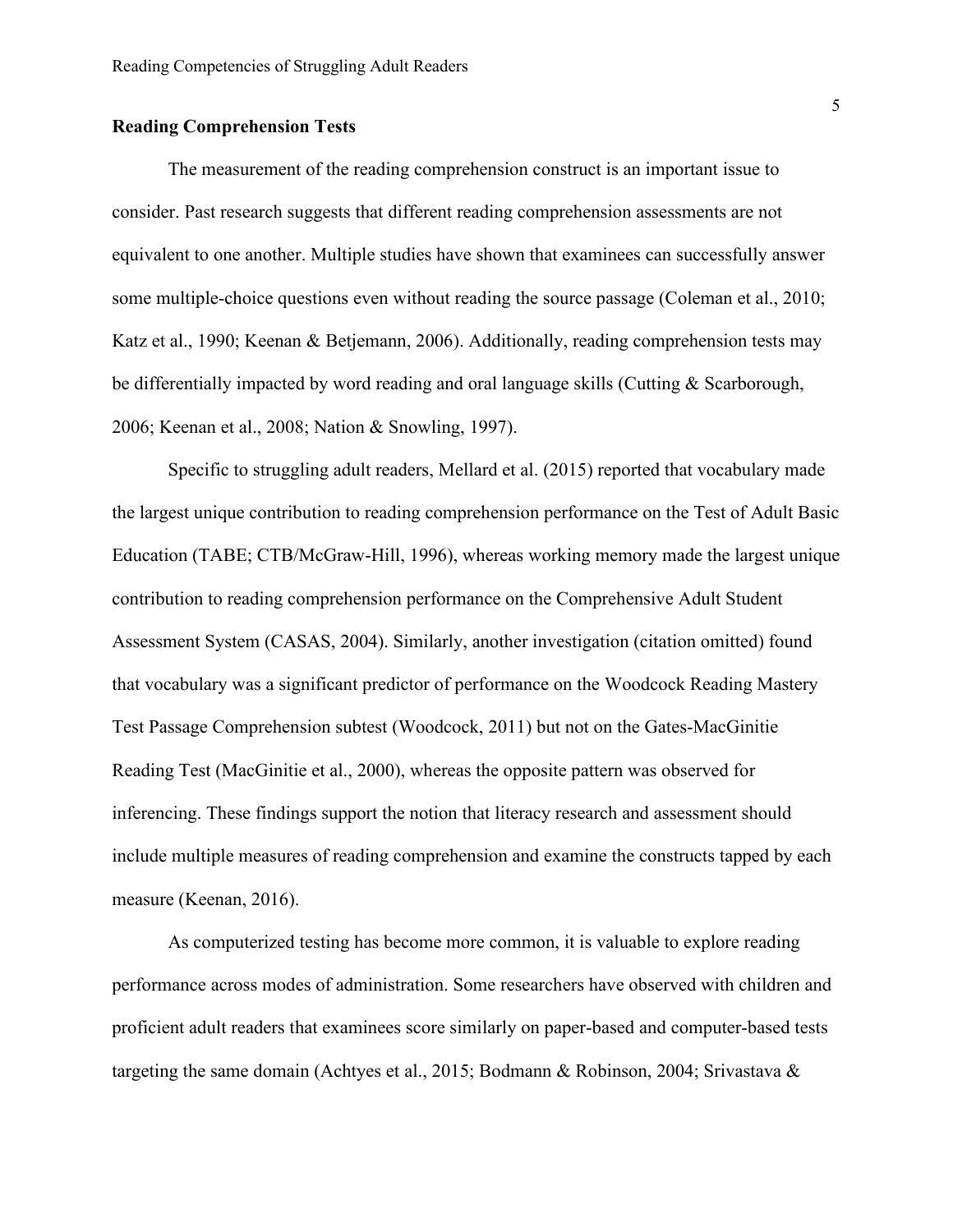Gray, 2012). However, other investigations indicate that adolescents are less likely to identify important information within a passage if it is presented on a screen versus paper (Kobrin & Young, 2003) and adolescents with higher test anxiety generally perform worse on computerized tests (Lu et al., 2016). In fact, according to a recent meta-analysis that largely included studies with college students, reading from screens is associated with lower comprehension performance compared to reading from paper, especially for expository texts (Clinton, 2019). Such mode comparison studies have not been conducted specifically with struggling adult readers. Individuals in this population can lack basic computer skills such as identifying specific keys on the keyboard and right-clicking the mouse (citation omitted), and it is important to investigate whether these deficits are related to performance on computerized tests.

#### **The Utility of Quantile Regression for Reading Comprehension Research**

As mentioned previously, struggling adult readers comprise a heterogenous population (Comings & Soricone, 2007; Lesgold & Welch-Ross, 2012). Quantile regression presents a unique way to address the variability in reading levels among these adults. Unlike ordinary least squares (OLS) regression, which estimates the effect of a predictor at the average level of the criterion, quantile regression can estimate this effect at different quantiles (or locations) in the criterion distribution (Davino et al., 2014; Koenker & Basset, 1978; Koenker & Hallock, 2001). With school-age readers, quantile regression analyses have shown that the contributions of vocabulary, oral fluency, and motivation to reading comprehension can differ for readers at different proficiency levels (e.g., Cho et al., 2018; Frijters et al., 2018; Lonigan et al., 2018). Most pertinently, Hua and Keenan (2017) examined the relations of word recognition and listening comprehension to reading comprehension across five reading comprehension measures. From the .1 quantile to the .9 quantile, the unique effect of listening comprehension increased on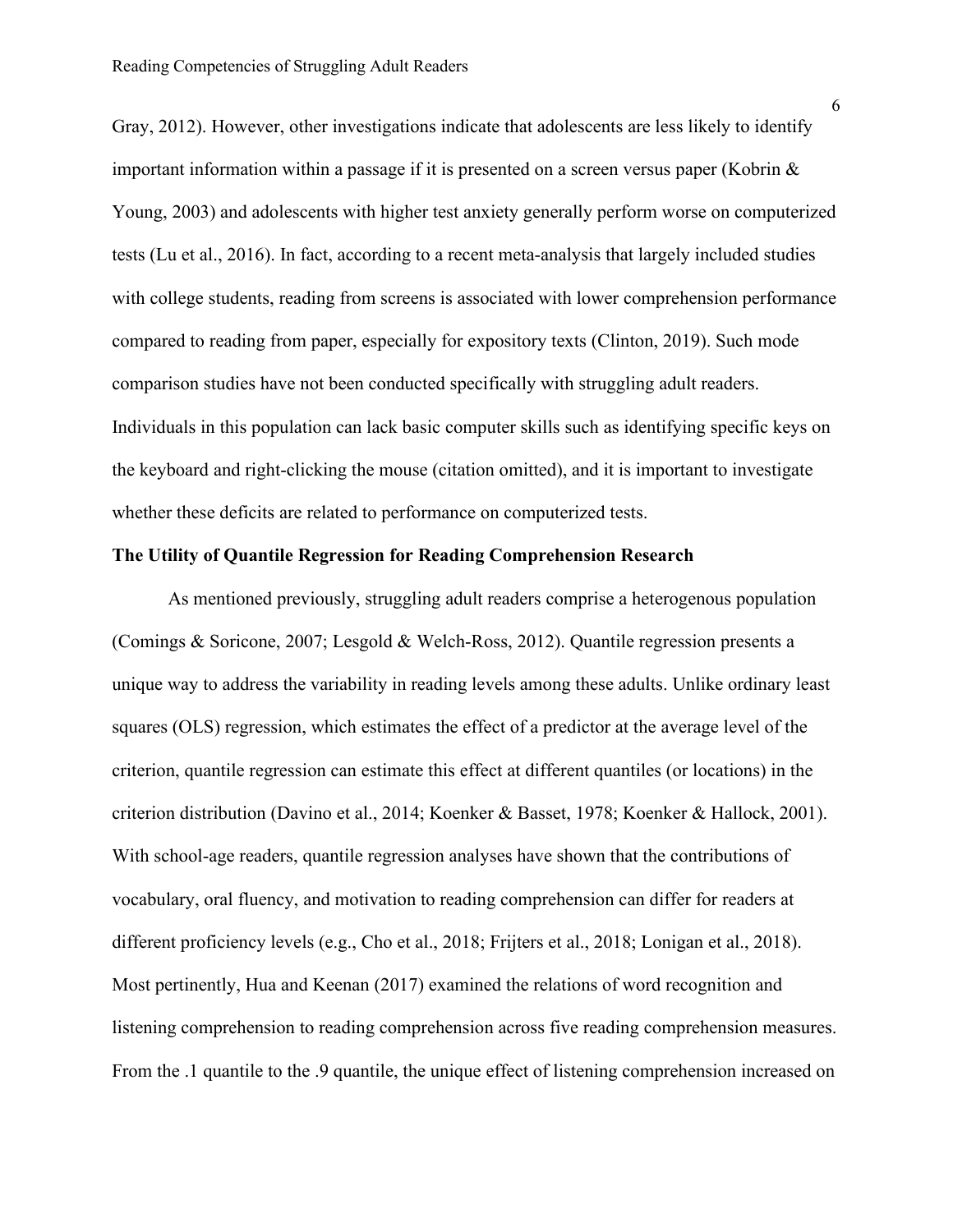two tests, decreased on two other tests, and stayed the same on one test. Mixed trends were also observed across tests for the effect of word recognition.

Similar quantile regression work with struggling adult readers is strikingly sparse. As a proof of concept, one investigation (citation omitted) demonstrated with a sample of struggling adult readers that two component skills exhibit differential effects on reading comprehension at different quantiles of performance. Given that the adult literacy field serves a heterogeneous group of learners (Comings & Soricone, 2007; Lesgold & Welch-Ross, 2012), a high research priority should be the identification of competencies that are important at different reading proficiency levels.

## **The Current Study**

Our main goal in this exploratory study was to examine the importance of different reading-related competencies for struggling adult readers, a historically underserved and understudied population. Informed by the SVR and DIME frameworks, we explored the contributions of decoding, oral vocabulary, reading fluency, listening comprehension, background knowledge, and inference to reading comprehension. We explored these contributions for different reading comprehension measures and different performance quantiles within each measure, based on prior research reporting differential findings across reading tests and proficiency levels (Hua & Keenan, 2017; Mellard et al., 2015; citation omitted). Our approach addressed gaps in the literature involving competencies that are understudied among struggling adult readers (e.g., background knowledge, inference) and the relative importance of different competencies across reading comprehension performance levels within this population. Two research questions guided our investigation:

1. For struggling adult readers, what are the joint and unique contributions of decoding,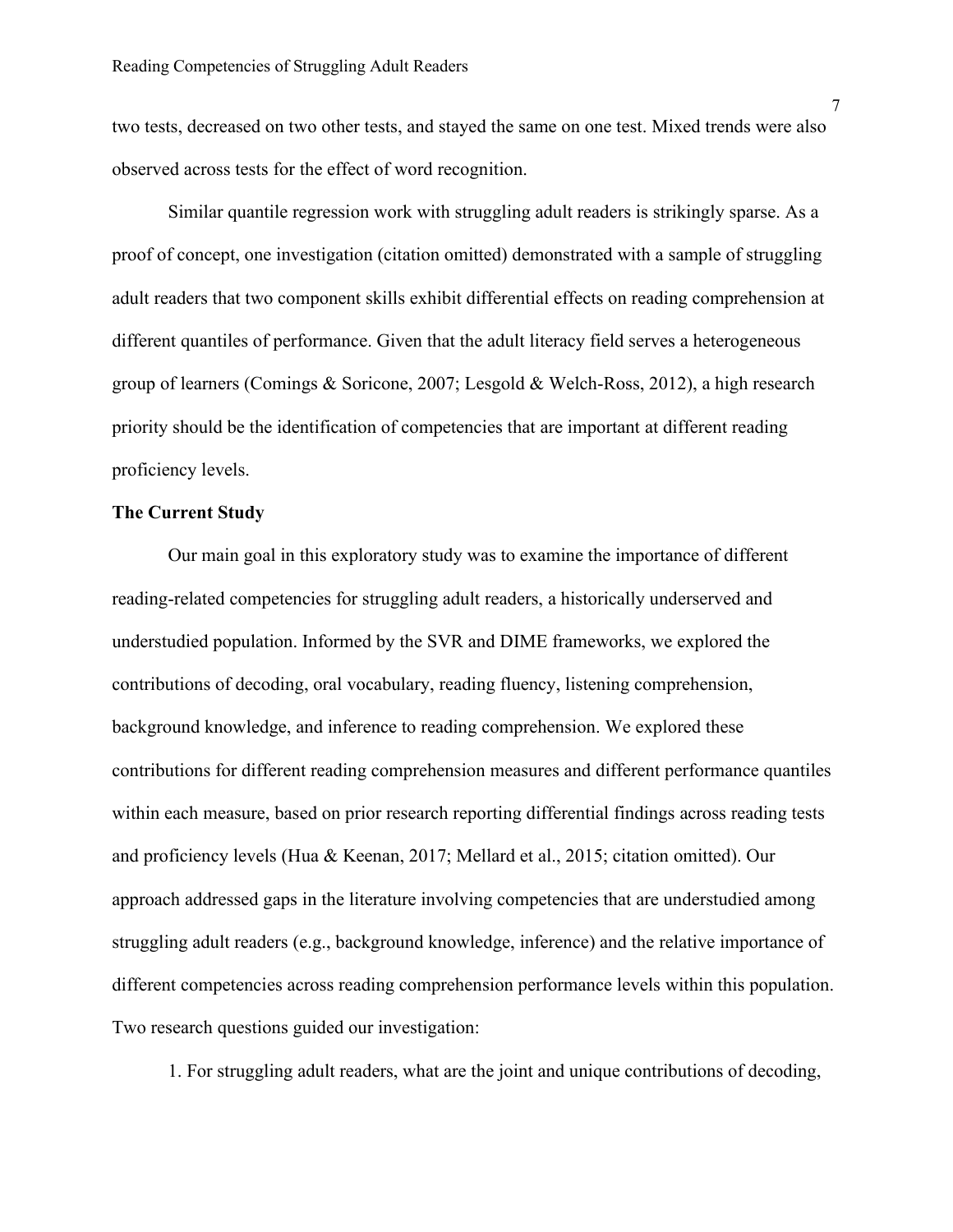oral vocabulary, fluency, listening comprehension, background knowledge and inference to performance on different reading comprehension tests?

2. To what extent do the effects of these predictors vary across levels of performance on different reading comprehension tests?

#### **Method**

#### **Participants**

As part of a larger project (Institute of Education Sciences, U.S. Department of Education, Grant R305C120001), data were collected from individuals who attended adult literacy classes that targeted the third through seventh grade reading levels. For the purposes of the current study, we limited the sample to 168 adults who were native English speakers and had completed three reading comprehension measures. The sample included individuals who were 16 or 17 years old, since anyone who is at least 16 years of age and not attending high school can enroll in an adult literacy program. The mean age was 42.19 years (*SD* = 14.39). Participants attended adult literacy programs in two major metropolitan areas in the Southeast of the United States (57.1%) and in Ontario, Canada (42.9%). The major demographic groups were women (71.4%) and individuals who identified as Black or African American (76.8%). About a quarter (24.4%) of the sample reported having a paying job. The majority (73.8%) reported receiving at least one form of government support (e.g., food assistance, disability assistance). More detailed demographic information is reported in Table 1.

### **Procedure**

Trained graduate research assistants administered measures of reading comprehension, decoding, oral vocabulary, fluency, listening comprehension, background knowledge, and inferencing to participants at their adult literacy program sites. Test administration was started at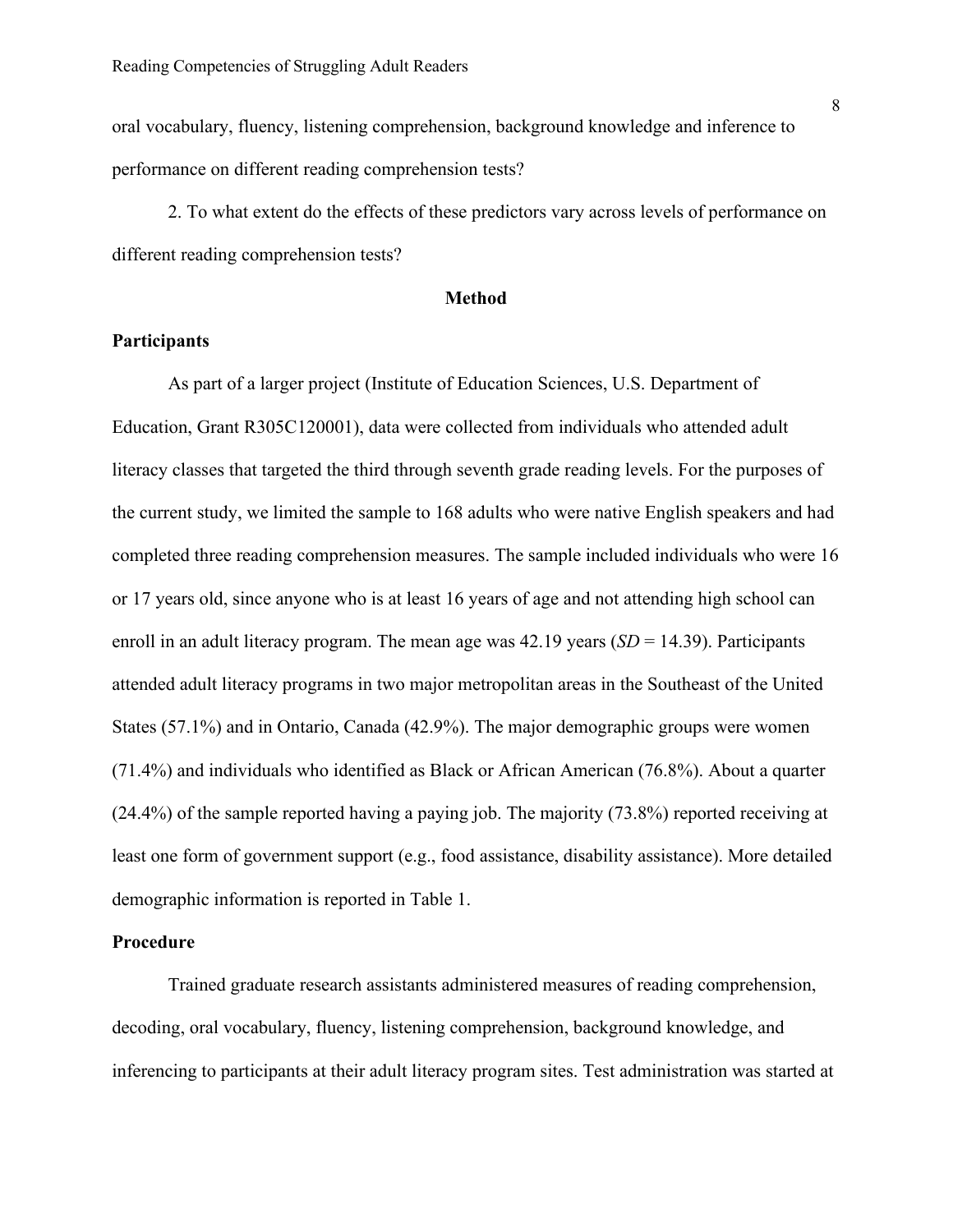easier items to reduce testing anxiety. Basal and ceiling rules were followed. Each item was scored as correct or incorrect according to the scoring rules in the publishers' examiner manuals. All scored measures underwent two additional rounds of checking. In addition to completing literacy measures, participants also answered questions about their demographic backgrounds and computer experience.

#### **Measures**

**Reading Comprehension.** All participants completed three measures of reading comprehension.

*WJ Passage Comprehension.* One of the reading comprehension measures was the Passage Comprehension subtest of the Woodcock-Johnson III Normative Update (WJ; Woodcock, McGrew, & Mather, 2007). The items in the WJ Passage Comprehension (WJ-PC) subtest were connected texts comprised of one or two sentences with missing words indicated by blanks. The participant silently read each item and filled in the blank by speaking the missing word out loud. Administration started at Item 14. This measure was standardized on individuals 2 years old to over 80 years old and the internal reliability estimates ranged from .73 to .96 (McGrew, Schrank, & Woodcock, 2007).

*RISE Reading Comprehension.* Another reading comprehension measure was the Reading Comprehension subtest of the Reading Inventory and Scholastic Assessment (RISE), a Web-based assessment battery developed by the Educational Testing Service (Sabatini, Bruce, Steinberg, & Weeks, 2015). On the RISE Reading Comprehension (RISE-RC), the participant was instructed to read passages and answer multiple-choice questions about each passage with the passage still in view. All questions included three answer choices and the participant selected the answer by pressing the 1, 2, or 3 keys on the keyboard.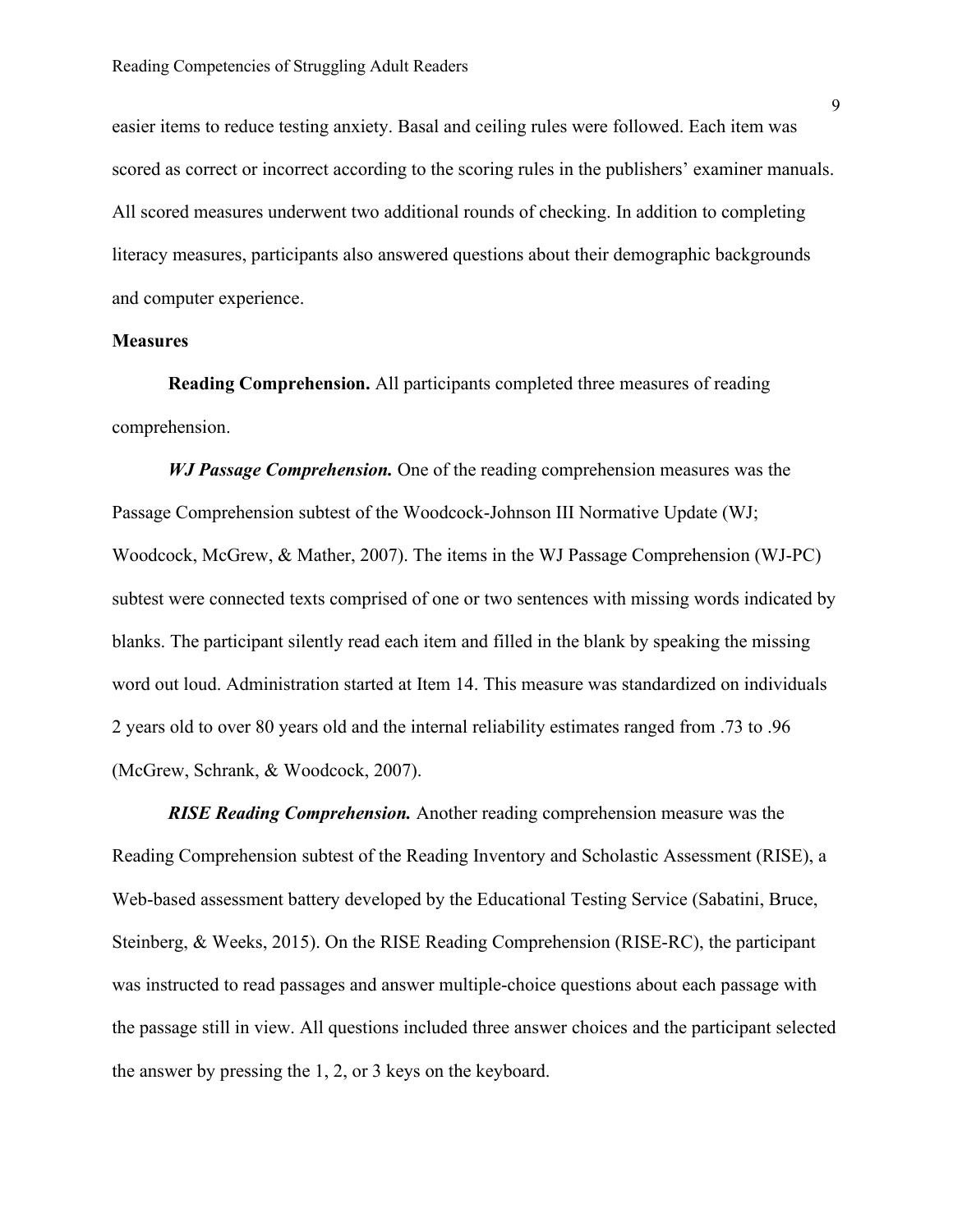We used a version of the RISE battery that had been previously used extensively with adolescent readers. Internal reliability estimates on RISE-RC ranged from .72 to .82 for students in the sixth through eighth grades (Sabatini et al., 2015). The current study was the first to administer this version of the RISE to struggling adult readers. Each adult was administered one of two test forms. Therefore, their RISE-RC performance was analyzed using Scale Scores instead of raw scores. The IRT-based Scale Scores provide a way to link the two forms and ensure that all examinees' performance is on a common scale (Sabatini et al., 2015).

*RAPID Reading Comprehension.* The third reading comprehension measure was the Reading Comprehension subtest of the Reading Assessment for Prescriptive Instructional Data (RAPID), a Web-based assessment battery developed by Lexia Learning (Foorman et al., 2017). On the RAPID Reading Comprehension (RAPID-RC), the participant was instructed to read passages and answer multiple-choice questions about each passage with the passage still in view. All questions included four answer choices and the participant selected the answer using mouse clicks. Because the RAPID-RC is an adaptive test, not all participants were administered the same passages. Each participant's starting passage was determined by performance on the other RAPID subtests, and administration continued until a precise estimate of performance was reached or the participant completed three passages.

To our knowledge, the current study was the first to administer the RAPID battery to struggling adult readers. Internal reliability estimates on RAPID-RC ranged from .83 to .93 for students in the third through ninth grades (Foorman et al., 2017). As recommended in the technical manual, the RAPID-RC Performance Scores were used for analyses (Foorman et al., 2017).

### **Decoding.**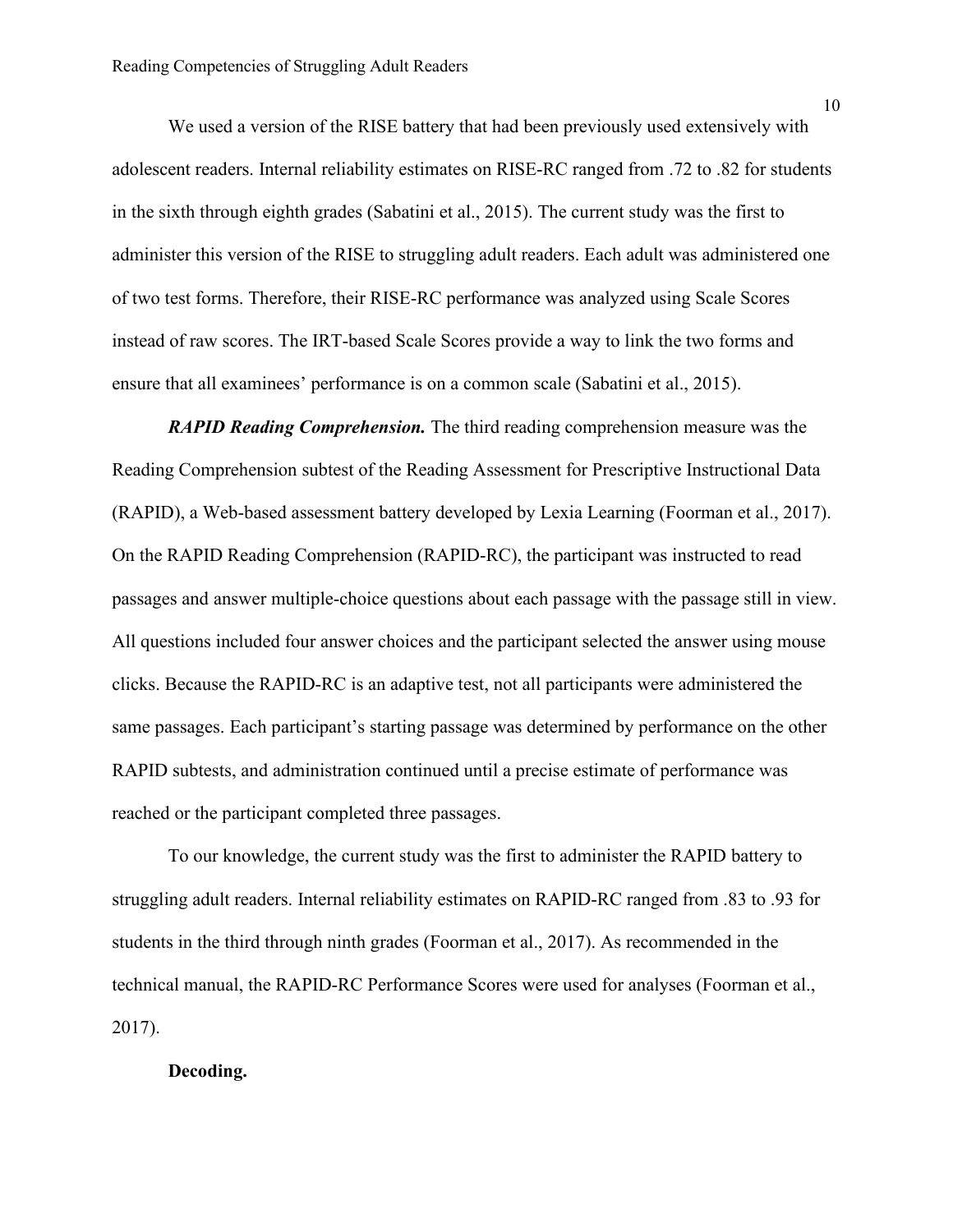*WJ Word Attack.* In the WJ Word Attack subtest, the participant read pseudowords out loud. Administration started at Item 4. This measure was standardized on individuals 4 years old to over 80 years old and the internal reliability estimates ranged from .78 to .94 (McGrew et al., 2007).

*WJ Letter-Word Identification.* In the WJ Letter-Word Identification subtest, the participant read real words out loud. Administration started at Item 33. This measure was standardized on individuals 4 years old to over 80 years old and the internal reliability estimates ranged from .88 to .99 (McGrew et al., 2007).

*Challenge Word Test.* In the Challenge Word Test (Lovett et al., 1994; Lovett et al., 2000), the participant read aloud real words that contain multiple syllables. Administration started at Item 1. Because this is an experimental measure, no standardization information is available.

#### **Oral Vocabulary.**

*WJ Picture Vocabulary.* In the WJ Picture Vocabulary subtest, the participant looked at pictures and named the depicted objects or actions. . Administration started at Item 15. This measure was standardized on individuals 2 years old to over 80 years old and the internal reliability estimates ranged from .70 to .93 (McGrew et al., 2007).

## **Fluency.**

*WJ Reading Fluency.* In the WJ Reading Fluency subtest, the participant was given a list of statements printed on paper and given 3 minutes to silently read as many statements as possible, decide if each statement is true or false, and circle "Y" (for "yes") or "N" (for "No") next to each statement. These statements were short, isolated sentences (3-11 words long) and consisted of high-frequency words. The technical manual describes WJ Reading Fluency as a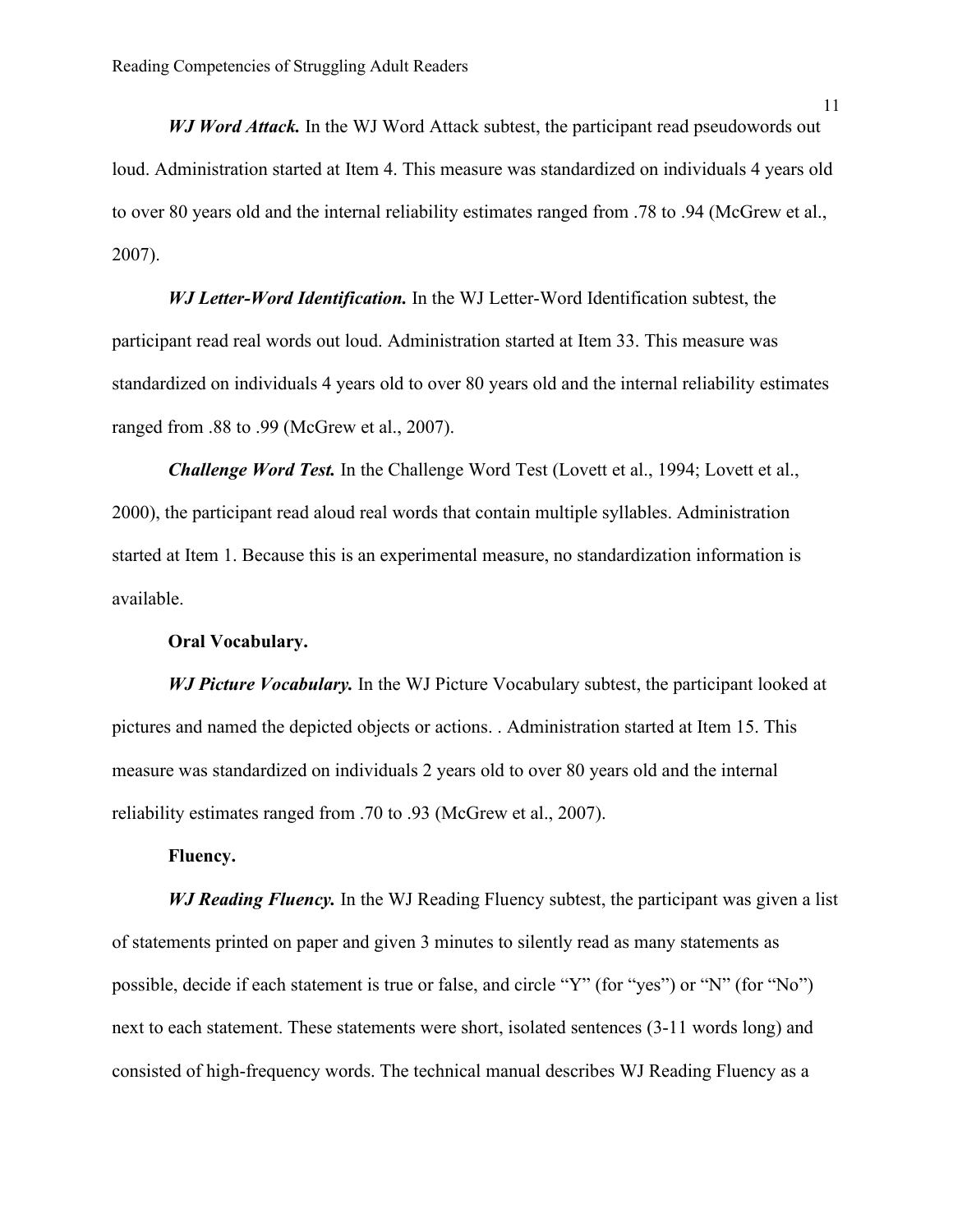measure of reading speed and semantic processing speed (McGrew et al., 2007). Informed by the manual, the item stimuli, and the timed nature of the task, we treated this measure as an assessment of reading efficiency. Administration started at Item 1. This measure was standardized on individuals 6 years old to over 80 years old and the internal reliability estimates ranged from .72 to .96 (McGrew et al., 2007).

#### **Listening Comprehension.**

*CELF Understanding Spoken Paragraphs.* In the Understanding Spoken Paragraphs subtest of the Clinical Evaluation of Language Fundamentals IV (CELF; Semel et al., 2003a), the participant listened to very short stories and then answered questions about them. Administration started at Item 1. This measure was standardized on individuals 5 to 21 years old and the internal reliability estimates ranged from .54 to .81 (Semel et al., 2003b).

#### **Background Knowledge.**

*WJ General Information.* The WJ General Information subtest had two subscales: *Where*  and *What*. The examiner asked questions about where one would usually find certain objects and what one would usually do with certain objects, and the participant provides answered verbally. For both subscales, administration started at Item 1. This measure was standardized on individuals 2 years old to over 80 years old and the internal reliability estimates ranged from .82 to .96 (McGrew et al., 2007).

#### **Inference.**

*CASL Inference.* In the Inference subtest of the Comprehensive Assessment of Spoken Language (CASL; Carrow-Woolfolk, 1999), the examiner read aloud short passages that have missing information and asked a question about the missing information in each item. The participant answered the question using world knowledge or clues in the passage. Administration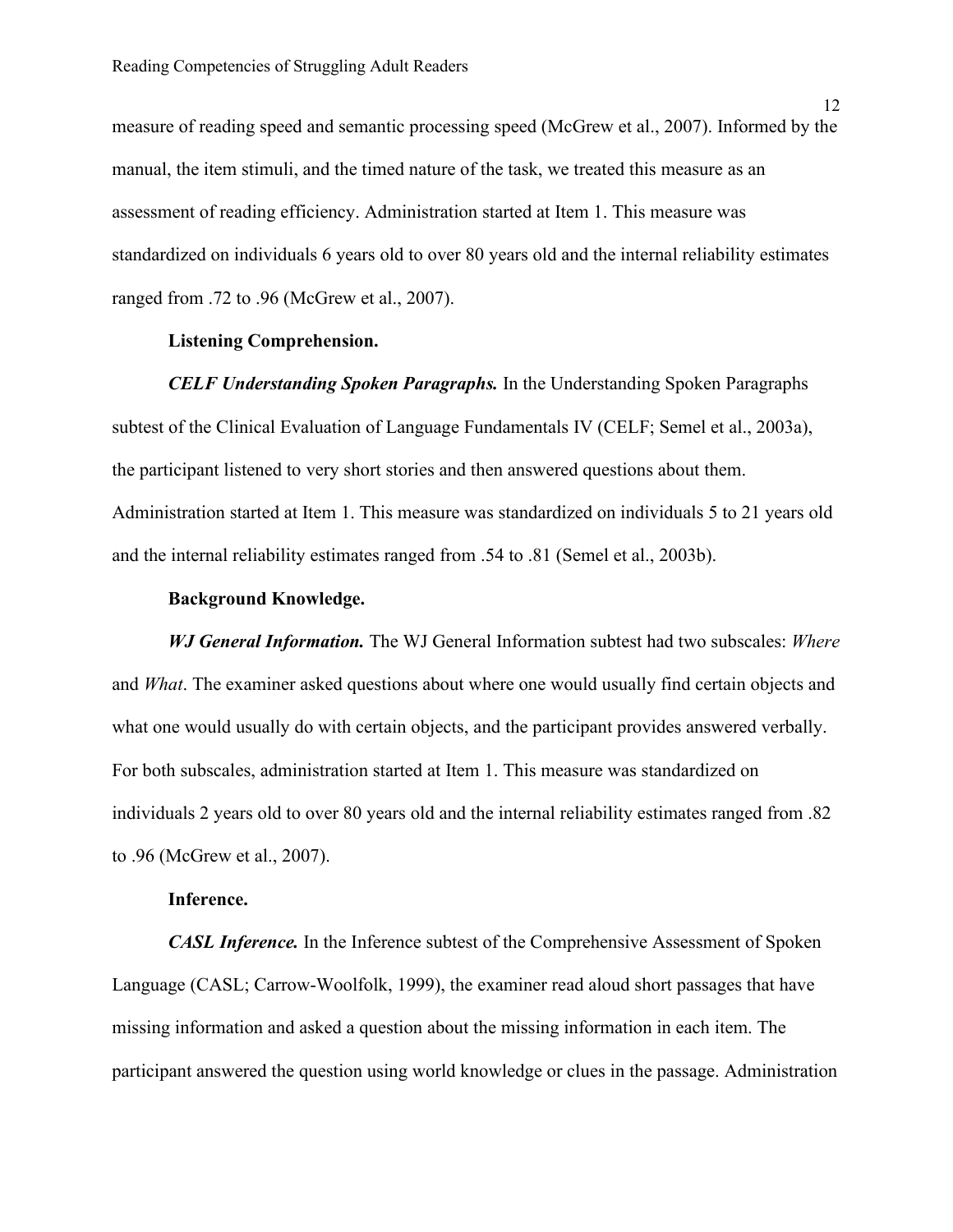started at Item 1. This measure was standardized on individuals 7 to 18 years old and the internal reliability estimates ranged from .86 to .90 (Carrow-Woolfolk, 2008).

#### **Data Analysis Strategy**

To answer the first research question, OLS regression models were estimated separately for each reading comprehension test. The dependent variable in this model was reading comprehension and the independent variables were decoding, oral vocabulary, fluency, listening comprehension, background knowledge and inference. All independent variables were entered in one step into the model, based on the absence of control variables and the heterogeneous reader profiles that have been observed in the struggling adult reader population (MacArthur et al., 2012; Mellard et al., 2016; citation omitted). For the significance testing of each independent variable, an alpha level of .05 was used in the analysis.

Prior to estimating OLS regression models, the data were examined to determine whether the assumptions of linear regression were tenable. For each reading comprehension test, scatter plots indicated approximately linear relations with all independent variables. Scatter plots of residuals and fitted values did not exhibit a distinct pattern, which supported the assumption of homoscedasticity. Additionally, residuals appeared to be normally distributed as indicated by Q-Q plots and residual means of approximately zero.

To answer the second research question, quantile regression models were estimated separately for each reading comprehension test using the quantreg package (Koenker, 2020) in the R statistical environment (R Core Team, 2020). As in the OLS regression model, the dependent variable was reading comprehension and the independent variables were decoding, oral vocabulary, fluency, listening comprehension, background knowledge and inference. Model parameters were estimated at the .1, .5, and .9 quantiles, which correspond to low, average, and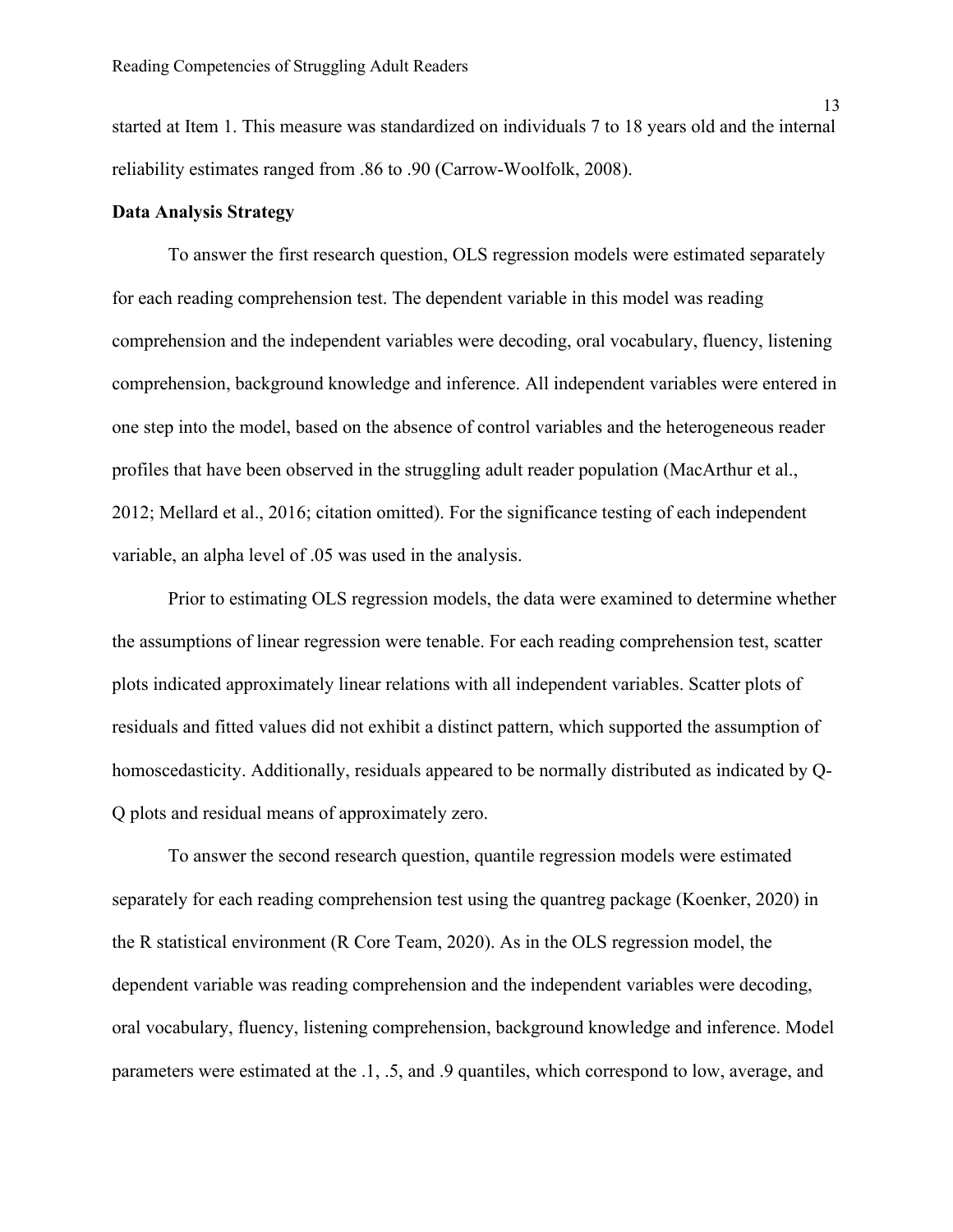high levels of reading comprehension within the sample (Hua & Keenan, 2017). Additionally, between-quantile slope comparisons were conducted across the .1, .5, and .9 quantiles for each model.

#### **Results**

The reliability and mean performance of the current sample are reported in Table 2. Reliability for WJ-PC was estimated at .81. Reliability for RISE-RC was estimated at .63, which is similar to the estimate of .60 reported for fifth grade students but lower than the estimates for middle school students (Sabatini et al., 2015). Reliability could not be computed for RAPID-RC because we did not have access to item-level data from this adaptive assessment.

Correlations across measures are reported in Table 3. The correlation coefficients among WJ Letter-Word Identification, WJ Word Attack, and the Challenge Word Test ranged from .79 to .90. Due to these strong relationships, a decoding composite was computed for subsequent analyses by taking the mean of *z*-scores on these measures.

#### **Computer Experience**

Since RISE-RC and RAPID-RC are administered at computers, it was important to examine whether participants' performance on these assessments were related to their computer experience. All but two participants indicated that they had used a computer before. Of those who had used a computer, approximately 41% said that they use a computer every day, 31% said that they use a computer a few times a week, 13% said that they use a computer once a week, and 15% said that they use a computer less than once a week. One-way ANOVAs indicated that there were no significant differences among these respondent groups on RISE-RC  $(F(3,162)$  = 2.59,  $p > .05$ ) and RAPID-RC ( $F(3,162) = 2.01$ ,  $p > .05$ ). Additionally, participants reported the number of hours they usually use a computer per day, which ranged from zero to 18 hours, with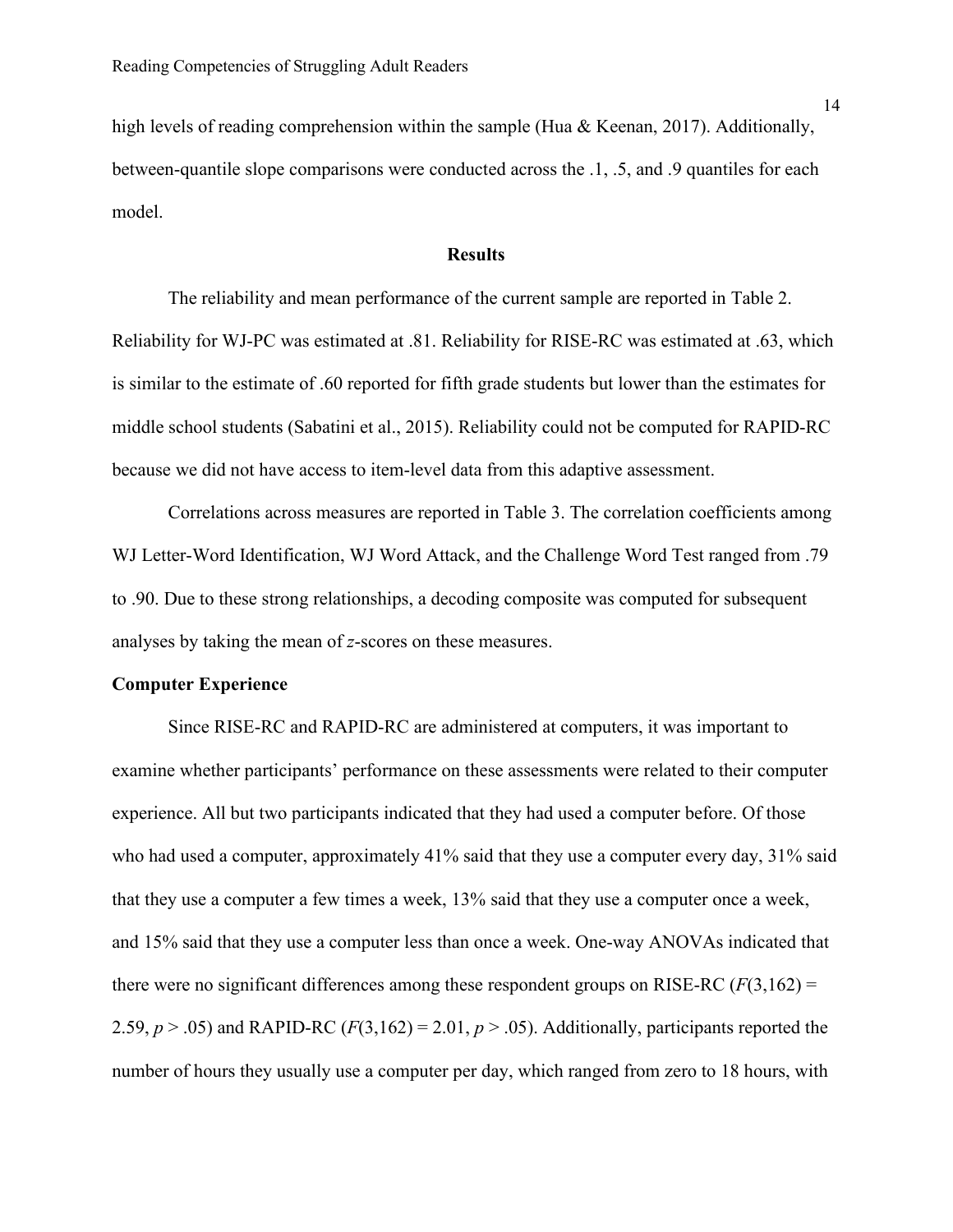a mean of 2.93 hours  $(SD = 3.19)$ . Number of hours of computer use was not significantly correlated with scores on either test (*p*s > .05). Since computer experience did not appear to be related to performance on RISE-RC and RAPID-RC, it was not included as a covariate in any subsequent analyses.

# **Research Question 1: What are the joint and unique contributions of reading-related skills to performance on different reading comprehension tests?**

The parameter estimates of the OLS regression model for each reading comprehension test are reported in Table 4.

**OLS Regression Model for WJ Passage Comprehension.** The model explained 66% of variance in WJ-PC performance  $(F(6,153) = 48.99, p < .001)$ . Decoding, oral vocabulary, fluency, background knowledge, and inference had significant unique effects on reading comprehension scores. Approximately 10% of the reading comprehension variance was uniquely contributed by decoding, 2% by fluency, 2% by inference, 1% by background knowledge, and 1% by oral vocabulary.

**OLS Regression Model for RISE Reading Comprehension.** The same model was estimated for RISE-RC and explained 31% of variance in reading comprehension performance  $(F(6, 153) = 11.65, p < .001)$ . Only decoding had a significant unique effect on reading comprehension scores and uniquely contributed 12% of the reading comprehension variance.

**OLS Regression Model for RAPID Reading Comprehension.** Finally, the OLS regression model was estimated for RAPID-RC and explained 43% of variance in reading comprehension performance  $(F(6,153) = 19.09, p < .001)$ . Decoding and listening comprehension had significant unique effects on reading comprehension score. Approximately 14% of the reading comprehension variance was uniquely contributed by decoding and 4% was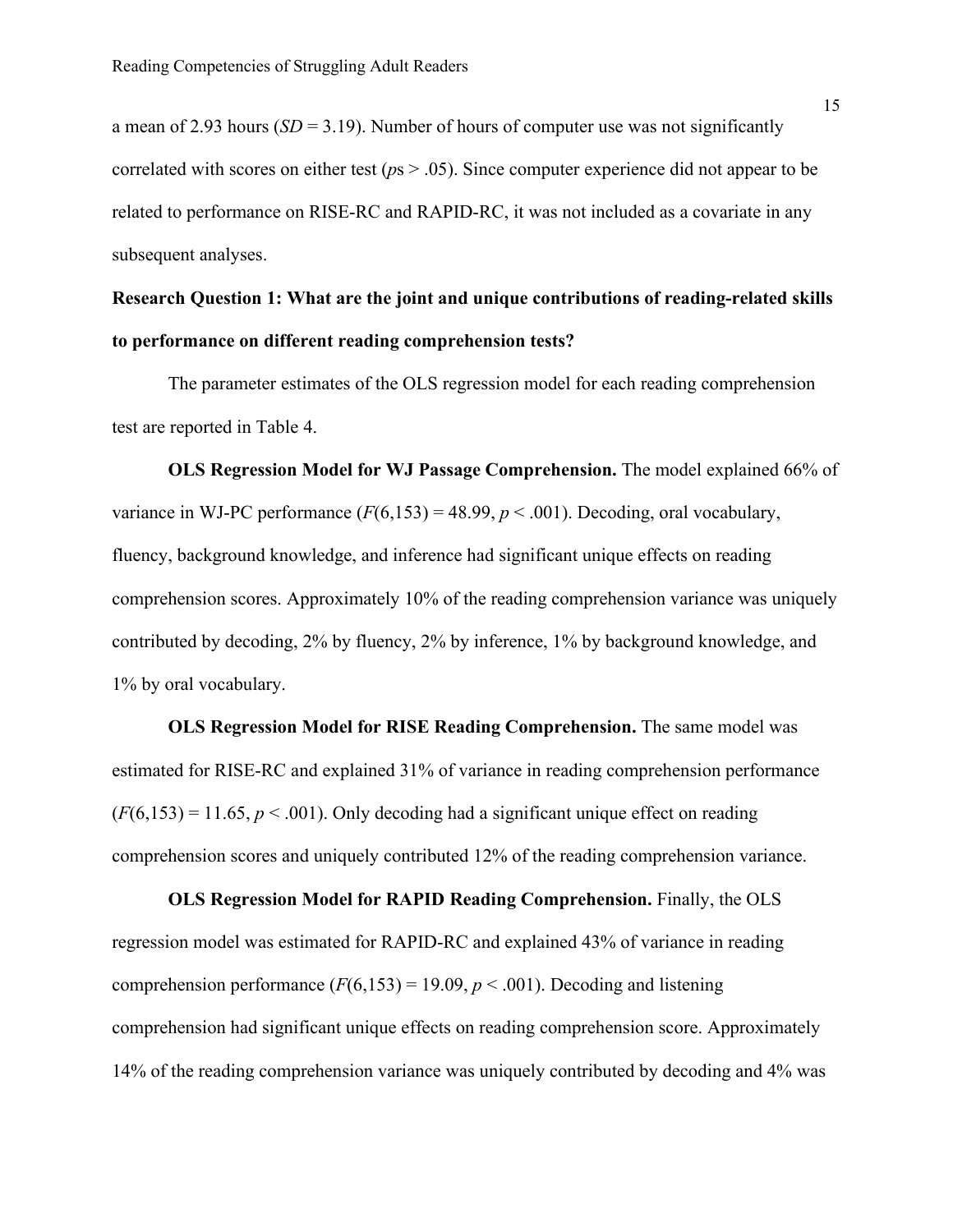uniquely contributed by listening comprehension.

# **Research Question 2: Do the effects of predictors vary across levels of performance on each reading comprehension tests?**

The quantile regression estimates are reported in Table 5.

**Quantile Regression Model for WJ Passage Comprehension.** For WJ-PC scores, the quantile regression model explained approximately 43% of the variance at the .1 quantile, 42% at the .5 quantile, and 49% at the .9 quantile. At the .1 and .5 quantiles, significant predictors were limited to decoding and oral vocabulary. At the .9 quantile, the significant predictors were decoding and background knowledge. Between-quantile slope comparisons indicated that the unique effect of decoding was stable across the .1, .5, and .9 quantiles of WJ-PC performance (*p*s > .05). The effect of oral vocabulary on reading comprehension was greater at the .5 quantile than at the .9 quantile ( $p = .022$ ). Additionally, the effect of background knowledge on reading comprehension was greater at the .9 quantile than at the .1 quantile  $(p < .001)$ .

**Quantile Regression Model for RISE Reading Comprehension.** For RISE-RC scores, the quantile regression model explained approximately 15% of the variance at the .1 quantile, 17% at the .5 quantile, and 23% at the .9 quantile. At the .1 and .5 quantiles, decoding emerged as the only significant predictor of reading comprehension. At the .9 quantile, the significant predictors were decoding and background knowledge. Between-quantile slope comparisons indicated that the effect of decoding on reading comprehension was stable across quantiles (*p*s > .05), while the effect of background knowledge increased in magnitude from the .5 quantile to the .9 quantile  $(p = .039)$ .

**Quantile Regression Model for RAPID Reading Comprehension.** For RAPID-RC scores, the quantile regression model explained approximately 14% of the variance at the .1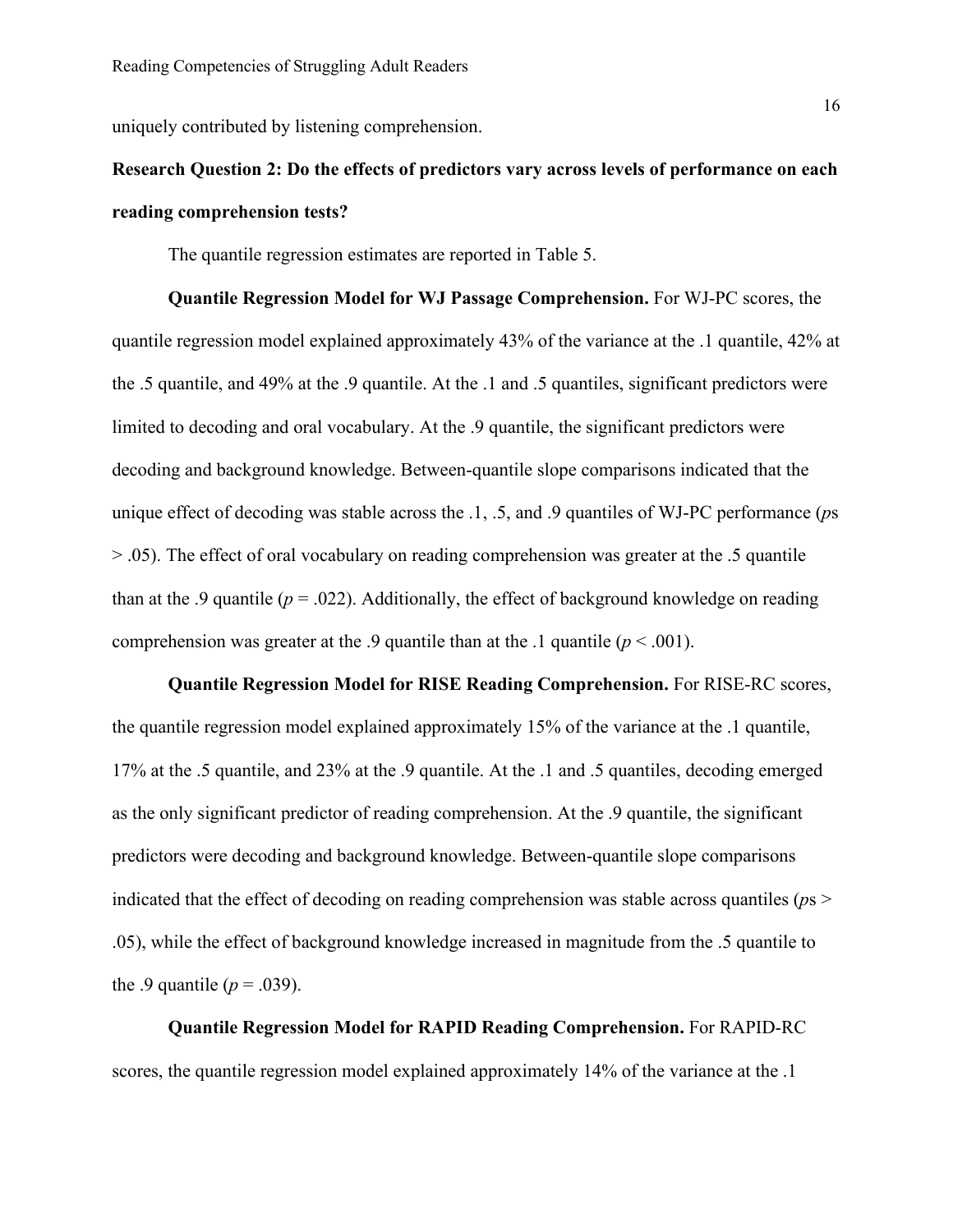quantile, 28% at the .5 quantile, and 35% at the .9 quantile. At the .1 and .5 quantiles, decoding was the only significant predictor of reading comprehension. At the .9 quantile, decoding and listening comprehension emerged as significant predictors. Between-quantile slope comparisons indicated that the effect of decoding on reading comprehension increased in magnitude from the .1 quantile to the .5 quantile ( $p = .006$ ), from the .1 quantile to the .9 quantile ( $p < .001$ ), and from the .5 quantile to the .9 quantile ( $p = .003$ ). Additionally, the effect of listening comprehension was greater at the .9 quantile than at the .1 quantile  $(p = .040)$  of reading comprehension.

#### **Discussion**

The aim of this study was to examine the shared and unique explanatory effects of reading-related competencies on reading comprehension performance across different tests and proficiency levels for a sample of adults who struggle with reading. Based on the SVR and DIME frameworks, we focused on the constructs of decoding, oral vocabulary, listening comprehension, fluency, background knowledge, and inference. The results suggest that the effects of certain competencies on reading comprehension were influenced by how comprehension was assessed. Furthermore, the magnitude of some effects changed across levels of performance. The only common finding across tests was that decoding made the largest unique contribution to reading comprehension performance.

#### **Differential Effects across Tests**

Similar to research with children (Cutting & Scarborough, 2006; Keenan et al., 2008), the current study found differences in predictor-comprehension relations across reading comprehension tests. With the exception of listening comprehension, all the other predictors made significant unique contributions to WJ-PC performance. Significant contributors to reading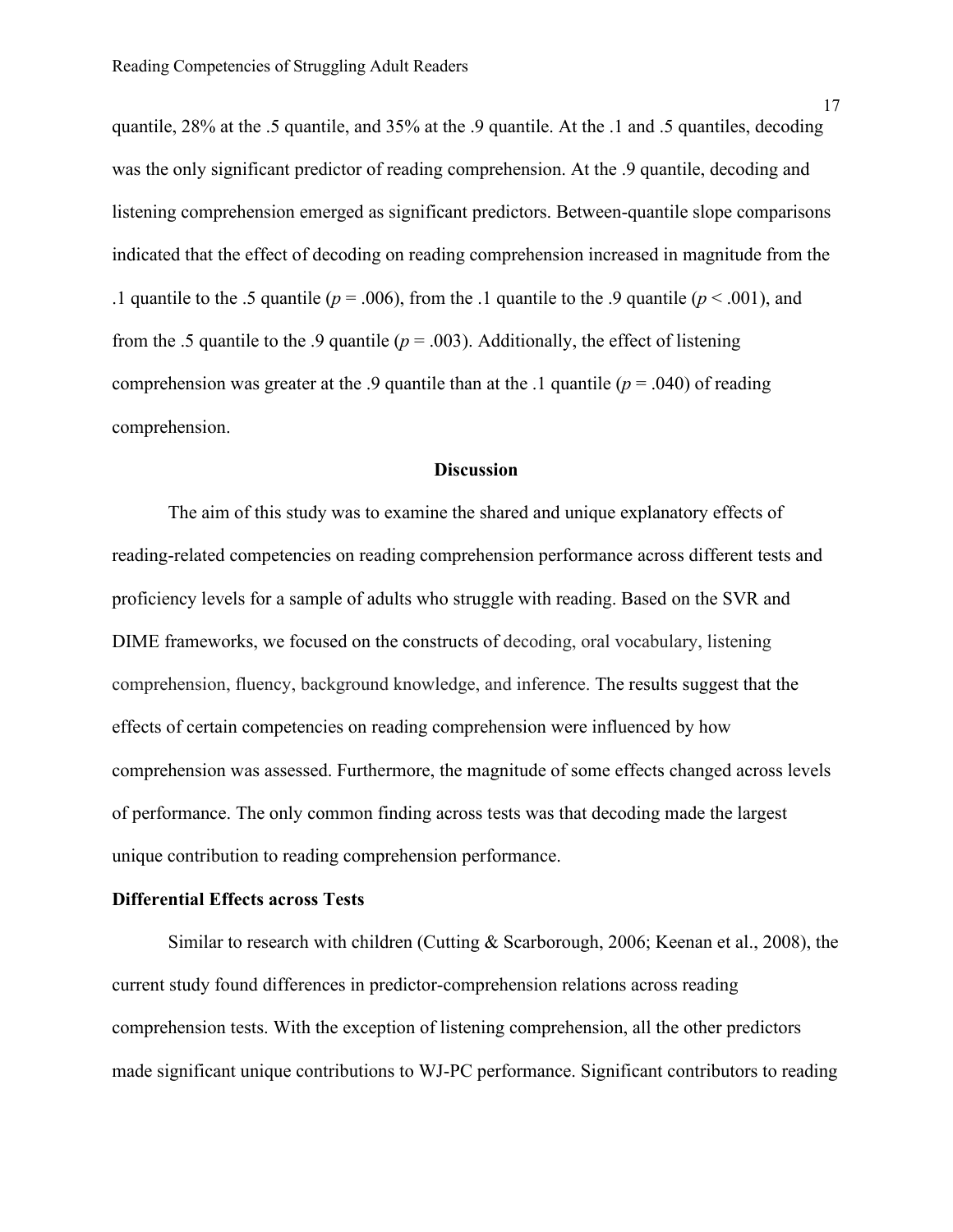comprehension performance were limited to decoding and listening comprehension on RAPID-RC and only decoding on RISE-RC. Although decoding contributed significantly to performance on all three measures, the proportion of variance explained by decoding varied across measures. Similarly, the total variance in reading comprehension performance also differed across measures.

There are a few possible explanations for the differential findings, which are rooted in method differences between WJ-PC and the computerized tests. Given the multiple-choice format of the RISE-RC and RAPID-RC, it is conceivable that an examinee could correctly answer some questions by relying on informed guesses and without engaging in subprocesses of deep comprehension (Coleman et al., 2010; Katz et al., 1990; Keenan & Betjemann, 2006). Another factor to consider is the modality of the examinee's response. To respond to an item on RISE-RC and RAPID-RC, the examinee has to click a mouse or press a key on a keyboard. In contrast, the items on WJ-PC require an oral response, which is similar to the response requirements of seven of the eight tests that were used to measure the predictor competencies, including the decoding tests. It is possible that examinees may behave differently and may be more or less likely to use certain competencies on a test that involves interaction with a human examiner as opposed to a test taken silently at a computer. The reading comprehension measures also differed in the length of text stimuli; the WJ-PC featured short passages consisting of one or two sentences, whereas the RISE-RC and the RAPID-RC included longer texts. Word-level processing, as indexed by the decoding measures, may be more important for shorter passages, whereas longer text may require competencies that were not measured in this study, such as working memory.

Despite these differential findings, the models for all three reading comprehension tests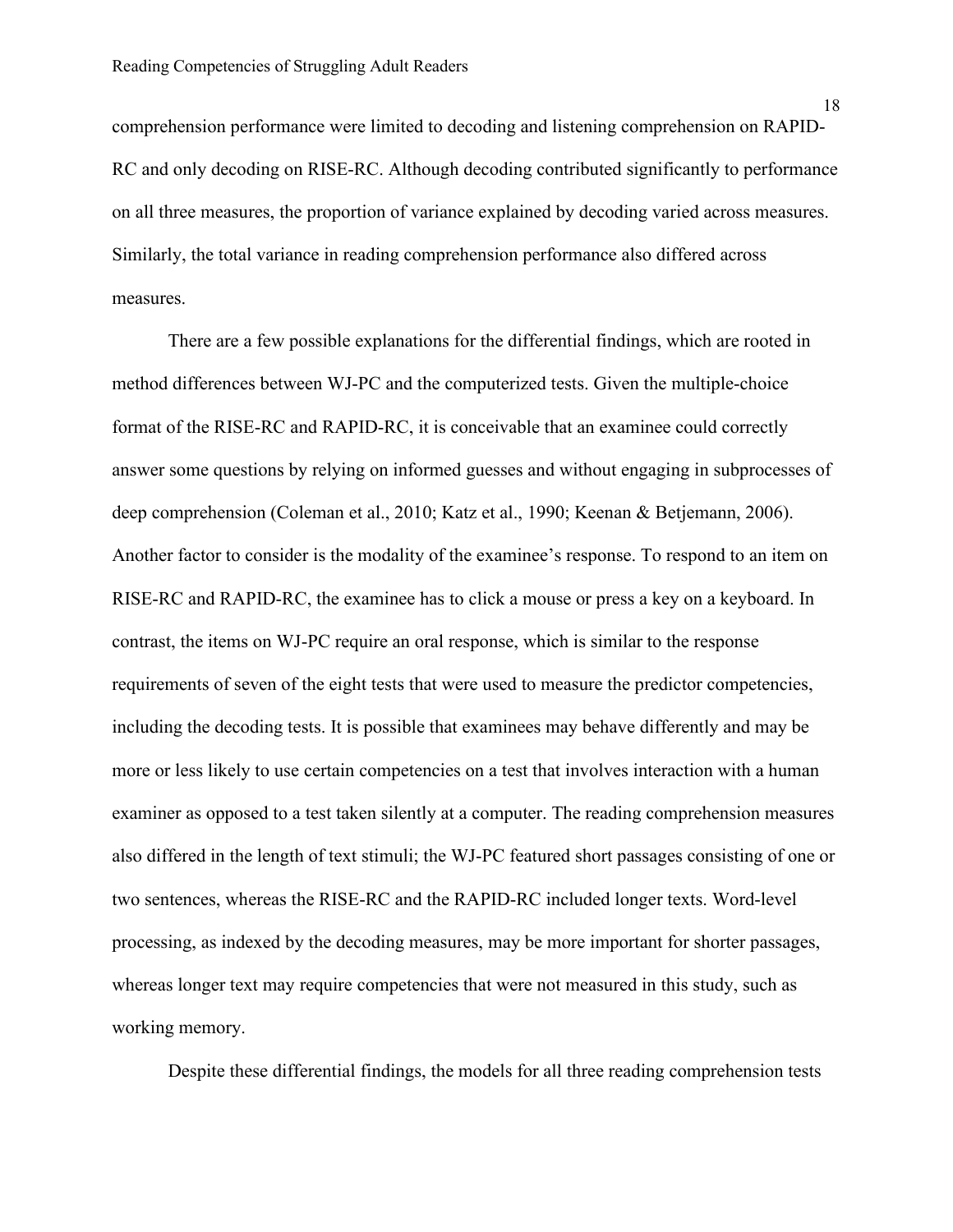emphasize the importance of decoding to struggling adult readers. Decoding was the strongest predictor of success across tests regardless of administration mode and question format. Research with children in elementary grades indicates that much of the variance in reading comprehension at that developmental stage is carried by decoding skills (e.g., Hoover & Gough, 1990; Lonigan et al., 2018). Similarly, decoding influenced reading comprehension performance more than higher-level competencies for our sample of adults with elementary-level skills. Overall, the current adult sample demonstrated skill associations that are more reflective of developing young readers than proficient adult readers.

#### **Differential Effects across Proficiency Levels**

A novel feature of our research design was the evaluation of predictors at low, average, and high levels of the reading comprehension performance of struggling adult readers. It should be noted that these proficiency labels are relative to this particular sample; overall, all of these adults would be classified as having reading difficulties. Although quantile regression has been utilized in service of this broad question in a handful of prior studies with children (e.g., Cho et al., 2018; Hua & Keenan, 2017; Language and Reading Research Consortium [LARRC] & Logan, 2017), similar work in the adult literacy context is very limited (citation omitted).

There are multiple interesting findings regarding the stability of predictors across different levels of reading comprehension proficiency. First, the effect of oral vocabulary decreased between average and high levels of WJ-PC performance. This declining importance of oral vocabulary echoes a trend observed by Ahmed et al. (2016) in their investigation of the DIME framework with adolescent readers in seventh through twelfth grades. As grade level increased in their sample, oral vocabulary exhibited a gradually smaller effect on reading comprehension. This is not surprising, because more proficient readers are adept at activating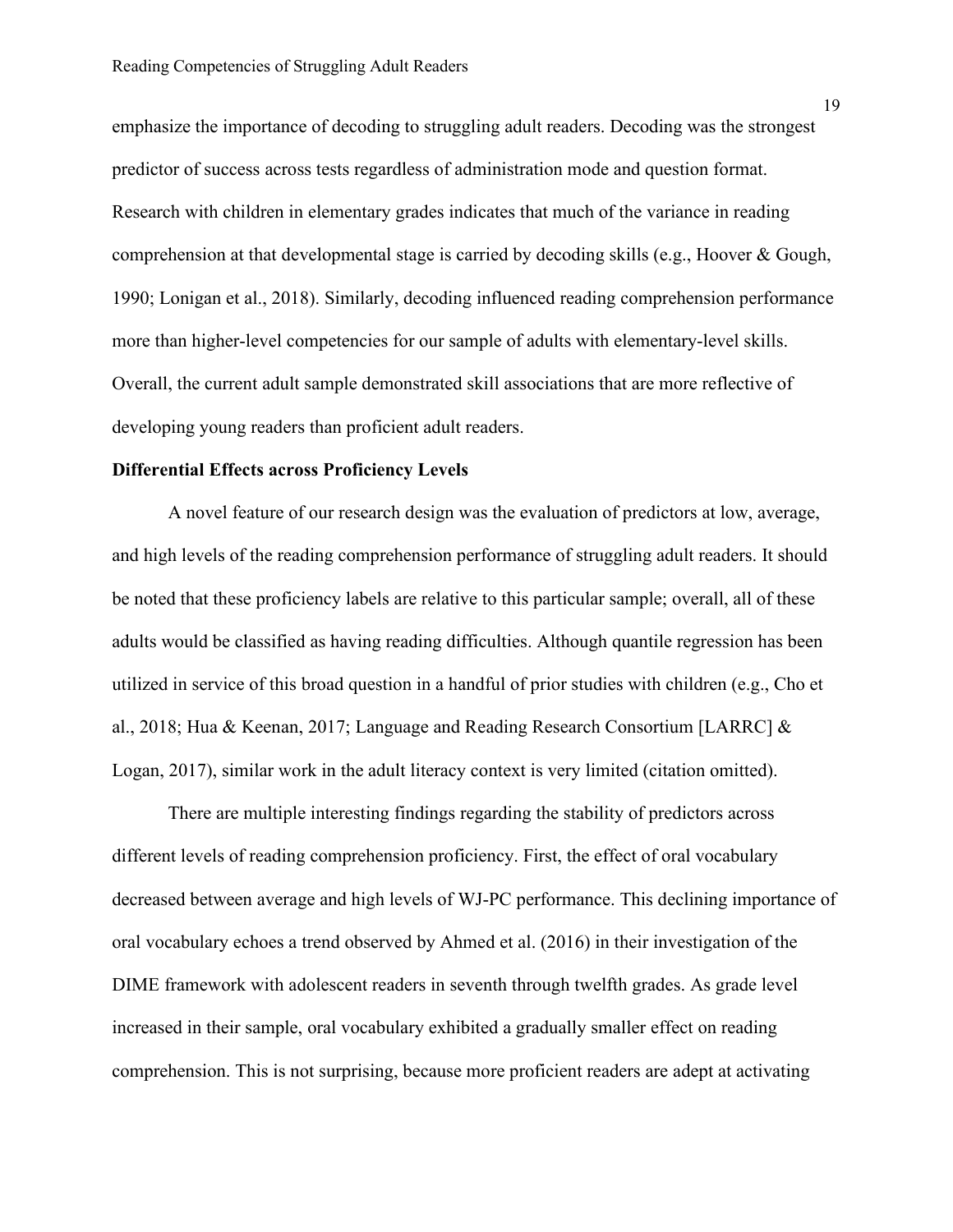and integrating word meanings in text processing (Perfetti & Stafura, 2014), which would be expected to reduce the influence of word-level semantic representations on comprehension.

Second, the effect of background knowledge increased between low and high levels of WJ-PC performance as well as RISE-RC performance. Poor readers tend to have gaps in the knowledge domains that are generally covered in formal education (Strucker, 2013) and may be less likely to connect their prior knowledge to what they are reading. It is not surprising that the relationship between background knowledge and reading comprehension was observed only at the .9 quantile of reading comprehension of both tests. These results add valuable nuance to past work with struggling adult readers reporting that background knowledge makes a unique contribution to reading comprehension scores (citation omitted); this effect appears to exist only for relatively stronger comprehenders.

Third, the effect of decoding consistently increased across low, average, and high levels of RAPID-RC performance. This trend was not observed for WJ-PC and RISE-RC, on which decoding emerged as a stable predictor of reading comprehension across proficiency levels. It can be argued that the adaptive algorithm of the RAPID amplifies the influence of word reading skills on comprehension performance, since the starting passage administered to each examinee on this assessment is determined by the examinee's performance on the other subtests of the RAPID, one of which measures word recognition.

Finally, the effect of listening comprehension increased between low and high levels of RAPID-RC performance. This finding reflects a trend uncovered in cross-sectional research with children and adolescents. As readers' proficiency level increases, listening comprehension makes larger contributions to reading comprehension variance (Tilstra et al., 2009; Vellutino et al., 2007). Since listening comprehension was a significant predictor of reading comprehension only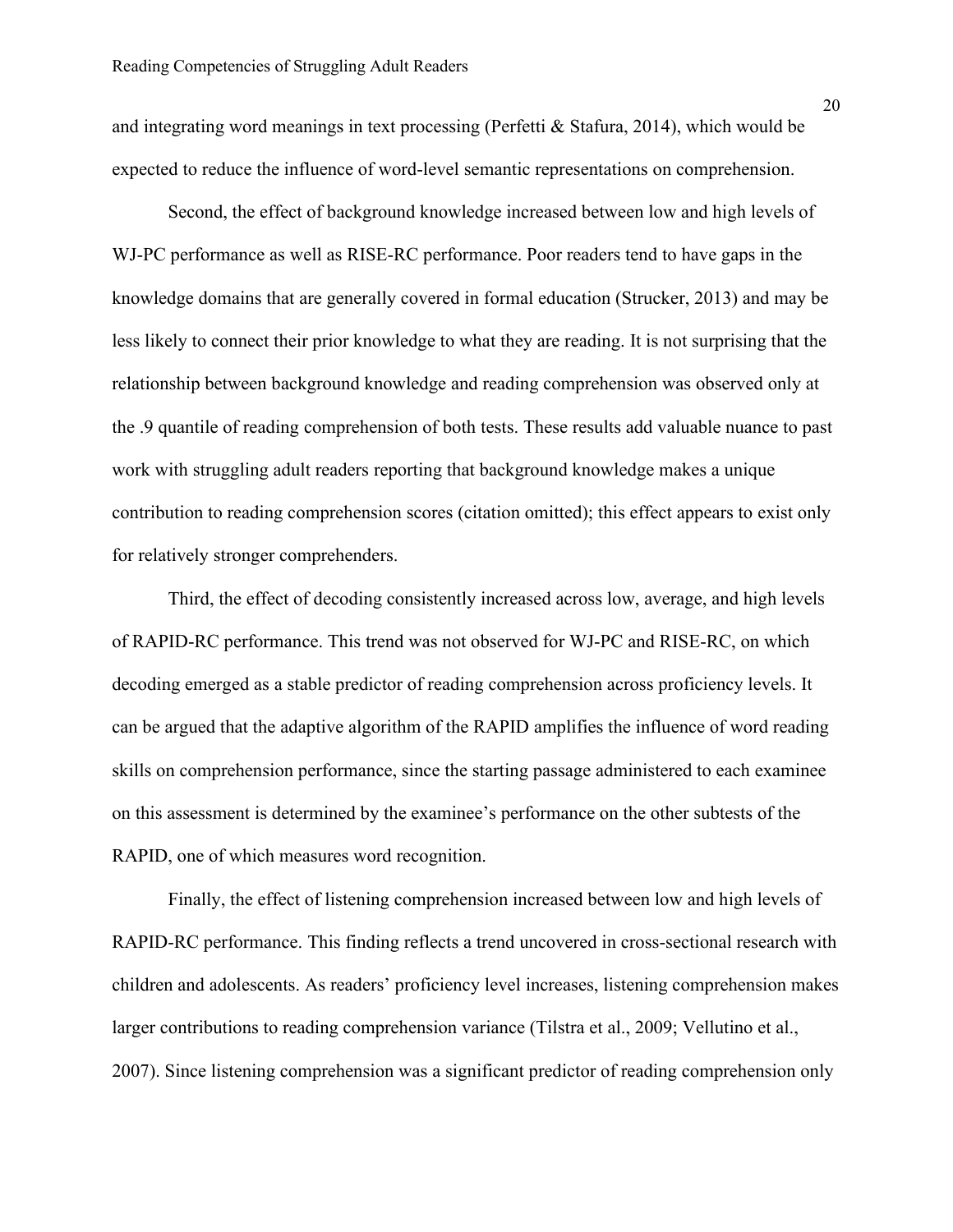at the .9 quantile, it can be concluded that the adaptive algorithm did not unduly inflate this relationship.

Overall, the quantile regression results imply that oral language skills and higher-order competencies are more important at higher levels of reading comprehension performance. These adults with greater comprehension proficiency are also likely to have advanced decoding skills. For these more proficient readers, it is plausible that decoding is a reliable competency that does not draw greatly on available mental resources, thereby allowing the reader to focus on higherlevel processing of text (Kendeou et al., 2014; Perfetti & Hart, 2002).

#### **Implications for Assessment and Instruction**

Our findings indicate that different reading comprehension assessments do not appear to target the same underlying construct for struggling adult readers. This pattern has also been observed with other tests, including those that are commonly administered in Adult Basic Education programs (Mellard et al., 2015; citation omitted). Although such work is recent in the adult literacy context, these findings have been reported with child samples for at least two decades (Cutting & Scarborough, 2006; Keenan et al., 2008; Nation & Snowling, 1997). The format, modality, and intended purpose of reading comprehension tests should therefore be considered when evaluating adults for educational progress or research purposes.

The findings also provide support for delivering more targeted instruction in adult literacy programs. Instruction in both vocabulary and background knowledge has yielded gains in reading skills for children and adolescents (e.g., Dole et al., 1991; Scammacca et al., 2015), yet the quantile regression results suggest that focusing on both areas may not be appropriate for all adult learners. Vocabulary instruction may be most beneficial for lower-level readers and can be interwoven with lessons on parsing new words and using contextual clues to guess word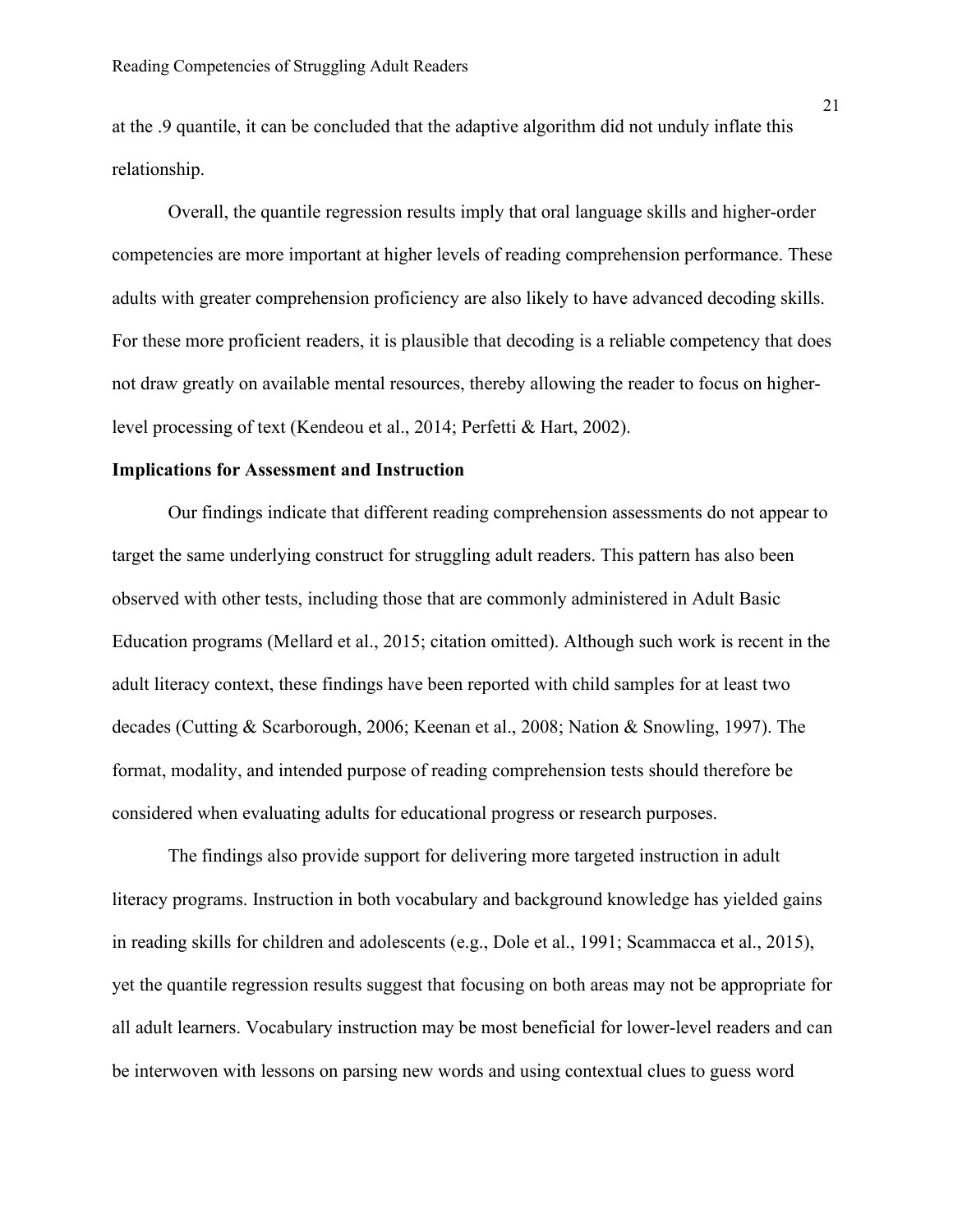meanings (Bromley, 2007). Higher-skilled readers may find it more useful to receive instruction in general and academic knowledge, which can improve their comprehension of academic texts (Ozuru et al., 2009) and better equip them for high school equivalency tests (Strucker, 2013).

#### **Limitations and Future Research**

A caveat commonly noted in research with struggling adult readers is the heterogeneity of this population. It is very likely that our results are only applicable to adults who are native speakers of English and attend classes targeting the third through seventh grade reading levels. Future research should explore the predictors of reading comprehension across different assessments and proficiency levels with adults who are more skilled and who do not speak English as a native language. Some limited evidence suggests that the explanatory effects of certain competencies will be different in such cases (Herman et al., 2013; To et al., 2016).

Due to the ad hoc nature of this study, the design was shaped by the measures available from the larger project. The data analyzed here were collected at a single time point. Thus, any inferences about important predictors of reading comprehension are based on correlations among observed variables. Numerous measures were from the WJ III Normative Update battery of subtests, which may have resulted in inflated associations with WJ-PC scores. Additionally, WJ-PC differed from RISE-RC and RAPID-RC in terms of modality (human-administered vs. computer-administered), question and response format (short oral response vs. multiple-choice), and text stimuli length (long vs. short passages). These differences make it difficult to attribute differential results to a specific test characteristic.

Some of the measures used in the study were not normed on adults over the age of 21 years, which can be problematic because some child-normed tests may not function as expected for adult examinees (citation omitted). In addition, the sample exhibited low reliability on RISE-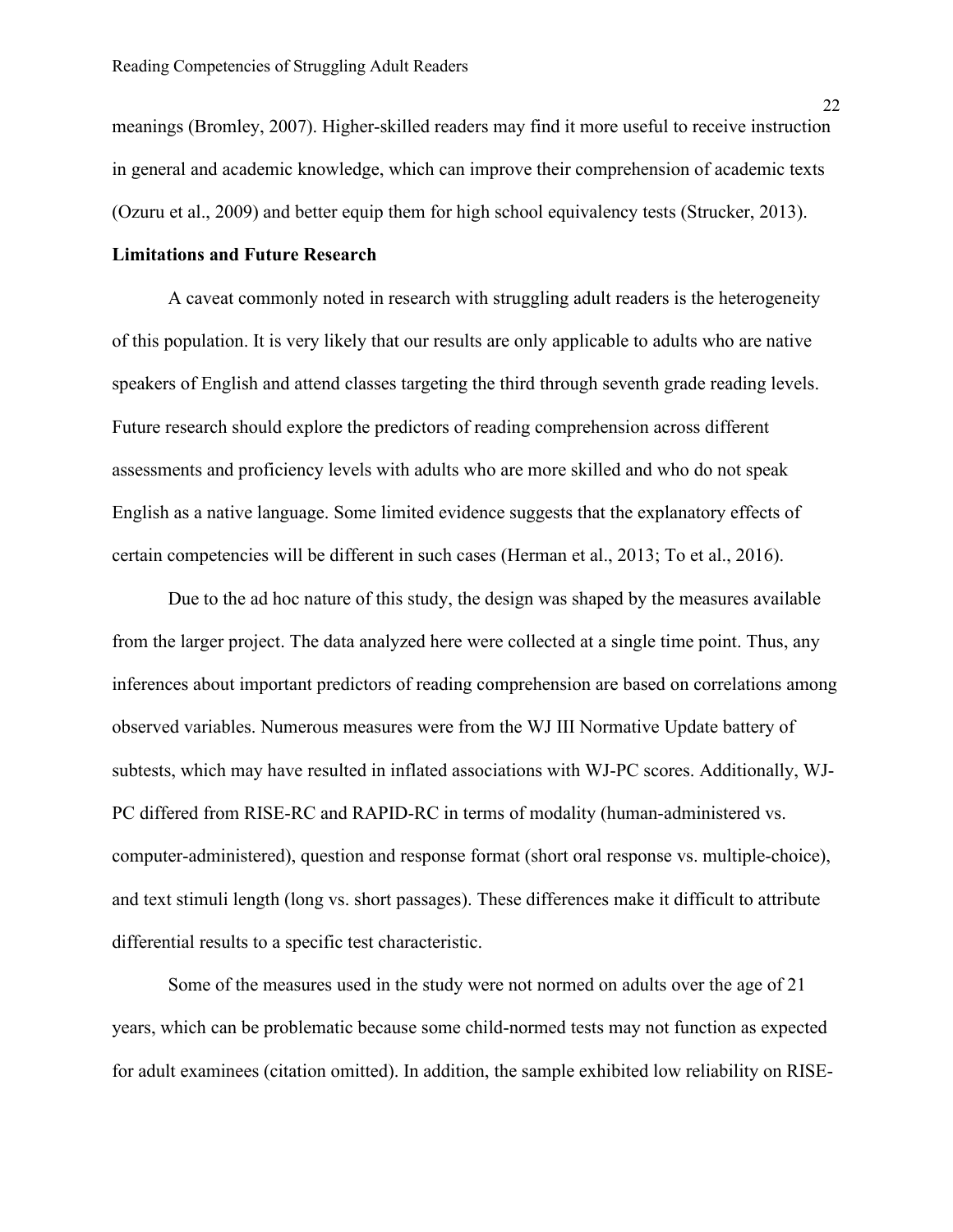RC (.63), and reliability could not be estimated for RAPID-RC. These reliability issues raise the possibility that one or both of these measures do not present an accurate account of reading comprehension for the sample. Unfortunately, there is a lack of assessments that have been specifically normed on struggling adult readers (citation omitted; citation omitted). Until this problem is remedied, research with this population should strive to include multiple measures of key constructs and model latent factors, which would address measurement error to a greater degree.

In the analyses for the current study, we estimated separate OLS regression models for the three reading comprehension assessments. It should be noted that a multivariate regression approach would have been appropriate and statistically sound. We opted for the separate regression approach to allow for comparable quantile regression analyses.

A consideration for future research is the assessment of different types of background knowledge in relation to reading comprehension. The current study followed the measurement approach used in prior research with struggling adult readers, which is to administer assessments of general background knowledge involving broad domains (Strucker & Davidson, 2003; citation omitted). In contrast, researchers studying school-age and college readers typically measure specific knowledge that pertains to the content of the texts used to assess reading comprehension (e.g., Ahmed et al., 2016; Ozuru et al., 2009). Recent work with high school students indicates that general and topic-specific background knowledge exhibit differential explanatory effects on reading comprehension performance (McCarthy et al., 2018). Thus, it is important to explore different ways of assessing background knowledge with struggling adult readers and evaluate these knowledge types in terms of their predictive utility to reading comprehension and their suitability as potential targets of instructional interventions.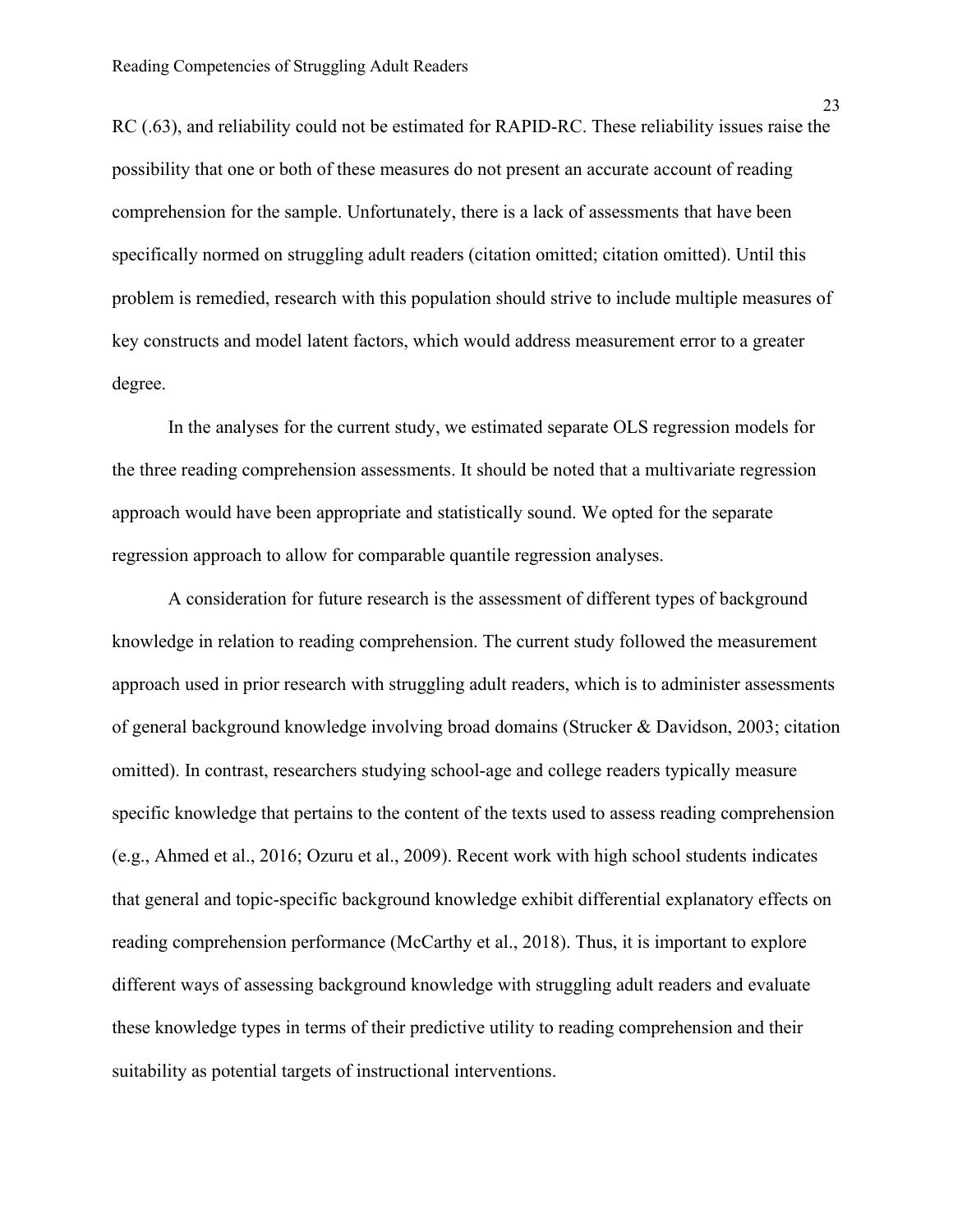An important future direction that arises from the current findings involves the computerized testing of reading comprehension with struggling adult readers. Although our results showed that responses to questions about computer experience were not related to performance on RAPID-RC and RISE-RC, it is possible that participants' self-reports of computer experience were not accurate. This potential relationship between computer familiarity and test performance should be probed with behavioral measures of computer skills, such as the Northstar Digital Literacy Assessments (Minnesota Literacy Council, 2018). Additionally, the field will benefit from a test modality comparison study with struggling adult readers in which the same reading comprehension passages are administered on paper and on a screen (e.g., Mangen et al., 2013). Furthermore, it would be valuable to investigate whether adaptive tests like the RAPID function appropriately for this population in terms of item difficulty and progression rules (citation omitted).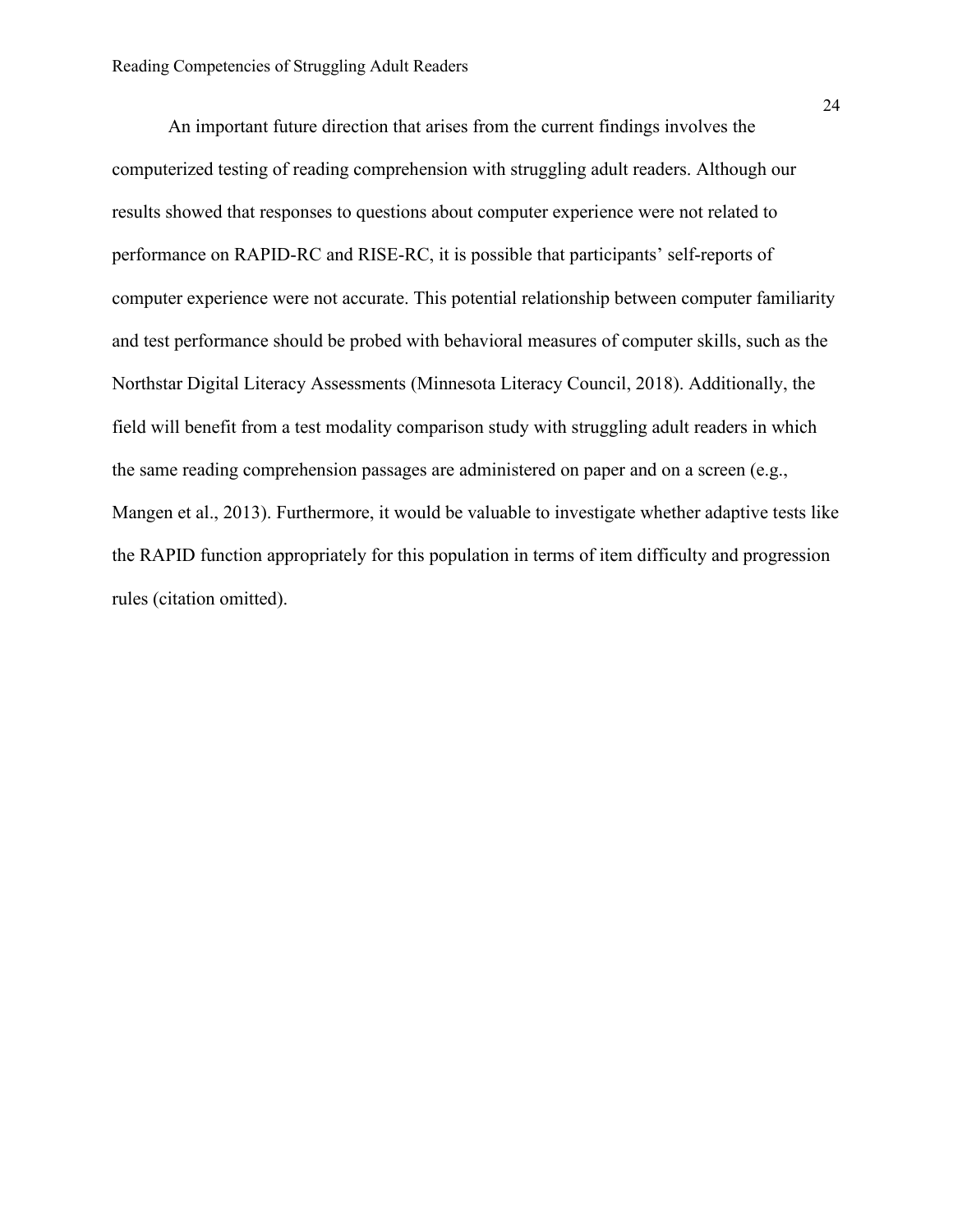#### References

- Aaron, P. G., Joshi, R. M., Gooden, R., & Bentum, K. E. (2008). Diagnosis and treatment of reading disabilities based on the component model of reading: An alternative to the discrepancy model of LD. *Journal of Learning Disabilities*, *41*(1), 67-84.
- Achtyes, E. D., Halstead, S., Smart, L., Moore, T., Frank, E., Kupfer, D. J., & Gibbons, R. (2015). Validation of computerized adaptive testing in an outpatient nonacademic setting: the VOCATIONS trial. *Psychiatric Services*, *66*(10), 1091-1096.
- Ahmed, Y., Francis, D. J., York, M., Fletcher, J. M., Barnes, M., & Kulesz, P. (2016). Validation of the direct and inferential mediation (DIME) model of reading comprehension in grades 7 through 12. *Contemporary Educational Psychology*, *44*, 68-82.
- Bodmann, S. M., & Robinson, D. H. (2004). Speed and performance differences among computer-based and paper-pencil tests. *Journal of Educational Computing Research*, *31*(1), 51-60.
- Braze, D., Katz, L., Magnuson, J. S., Mencl, W. E., Tabor, W., Van Dyke, J. A., Gong, T., Johns, C. L., & Shankweiler, D. P. (2016). Vocabulary does not complicate the simple view of reading. *Reading and Writing: An Interdisciplinary Journal*, *29*(3), 435-451.
- Bromley, K. (2007). Nine things every teacher should know about words and vocabulary instruction. *Journal of Adolescent & Adult Literacy*, *50*(7), 528-537.
- Carrow-Woolfolk, E. (1999). *Comprehensive Assessment of Spoken Language*. Bloomington, MN: Pearson Assessments.
- Carrow-Woolfolk, E. (2008). *Comprehensive Assessment of Spoken Language: Manual*. Torrance, CA: Western Psychological Services.

Cho, E., Capin, P., Roberts, G., & Vaughn, S. (2018). Examining predictive validity of oral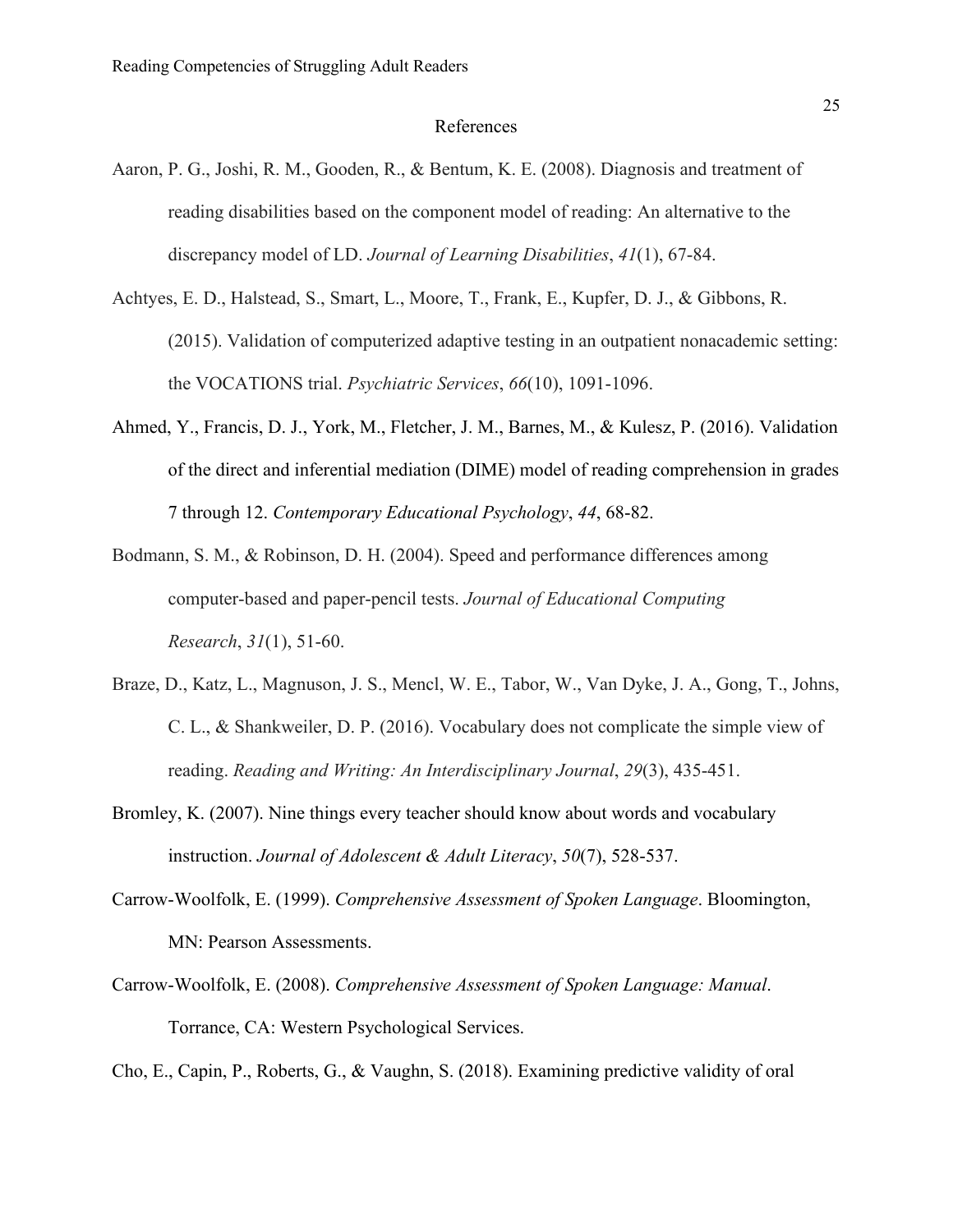reading fluency slope in upper elementary grades using quantile regression. *Journal of Learning Disabilities, 51*(6), 565-577.

- Clinton, V. (2019). Reading from paper compared to screens: A systematic review and meta‐ analysis. *Journal of Research in Reading*, *42*(2), 288-325*.*
- Coleman, C., Lindstrom, J., Nelson, J., Lindstrom, W., & Gregg, K. N. (2010). Passageless comprehension on the Nelson-Denny Reading Test: Well above chance for university students. *Journal of Learning Disabilities*, *43*(3), 244-249.
- Comings, J., & Soricone, L. (2007). *Adult literacy research: Opportunities and challenges* (NCSALL occasional paper). Cambridge, MA: National Center for the Study of Adult Literacy and Literacy. Retrieved from https://eric.ed.gov/?id=ED495439
- Comprehensive Adult Student Assessment System. (2004). *CASAS technical manual*. San Diego, CA: Author.
- Cromley, J. G., & Azevedo, R. (2007). Testing and refining the direct and inferential mediation model of reading comprehension. *Journal of Educational Psychology*, *99*(2), 311-325.

CTB/McGraw-Hill. (1996). *Test of Adult Basic Education*. Monterey, CA: Author.

- Cutting, L. E., & Scarborough, H. S. (2006). Prediction of reading comprehension: Relative contributions of word recognition, language proficiency, and other cognitive skills can depend on how comprehension is measured. *Scientific Studies of Reading*, *10*(3), 277- 299.
- Davino, C., Furno, M., & Vistocco, D. (2014). *Quantile regression: Theory and applications*. West Sussex, U.K.: Wiley.
- Dole, J. A., Valencia, S. W., Greer, E. A., & Wardrop, J. L. (1991). Effects of two types of prereading instruction on the comprehension of narrative and expository text. *Reading*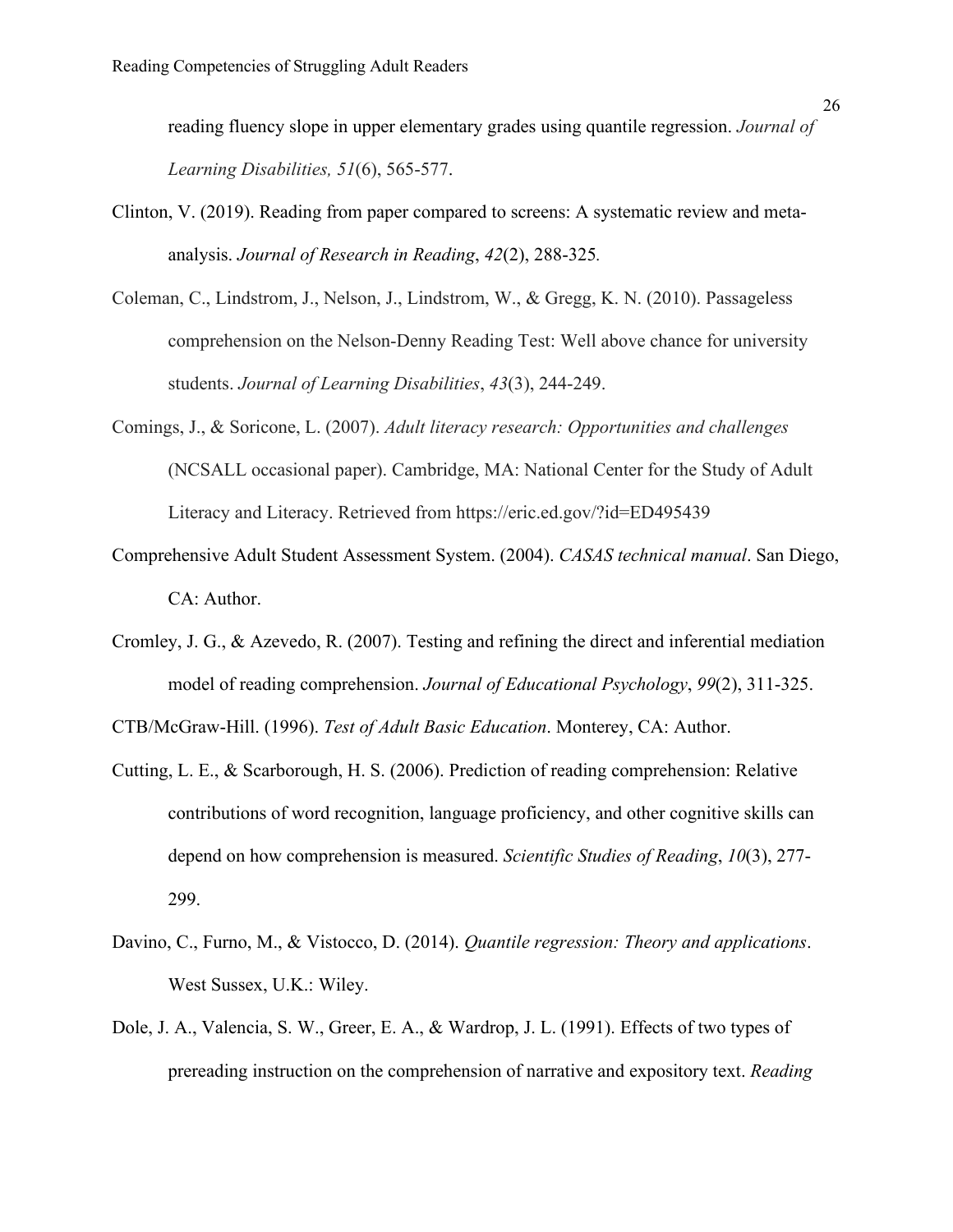*Research Quarterly, 26*(2), 142-159.

- Foorman, B. R., Petscher, Y., & Schatschneider, C. (2017). *Reading Assessment for Prescriptive Instructional Data*. Concord, MA: Lexia Learning.
- Frijters, J. C., Tsujimoto, K. C., Boada, R., Gottwald, S., Hill, D., Jacobson, L. A., Lovett, M. W., Mahone M. E., Wilcutt, E. G., Wolf, M., Bosson-Heenan, J., & Gruen, J. R. (2018). Reading‐related causal attributions for success and failure: Dynamic links with reading skill. *Reading Research Quarterly*, *53*(1), 127-148.
- Gough, P. B., & Tunmer, W. E. (1986). Decoding, reading, and reading disability. *Remedial and Special Education*, *7*(1), 6-10.
- Graesser, A. C., Singer, M., & Trabasso, T. (1994). Constructing inferences during narrative text comprehension. *Psychological Review*, *101*(3), 371.
- Hannon, B. (2012). Understanding the relative contributions of lower-level word processes, higher-level processes, and working memory to reading comprehension performance in proficient adult readers. *Reading Research Quarterly*, *47*(2), 125-152.
- Herman, J., Cote, N. G., Reilly, L., & Binder, K. S. (2013). Literacy skill differences between adult native English and native Spanish speakers. *Journal of Research and Practice for Adult Literacy, Secondary, and Basic Education*, *2*(3), 142-155.
- Hoover, W. A., & Gough, P. B. (1990). The simple view of reading. *Reading and Writing: An Interdisciplinary Journal*, *2*(2), 127-160.
- Hua, A. N., & Keenan, J. M. (2017). Interpreting Reading Comprehension Test Results: Quantile Regression Shows that Explanatory Factors Can Vary with Performance Level. *Scientific Studies of Reading*, *21*(3), 225-238.

Katz, S., Lautenschlager, G. J., Blackburn, A. B., & Harris, F. H. (1990). Answering reading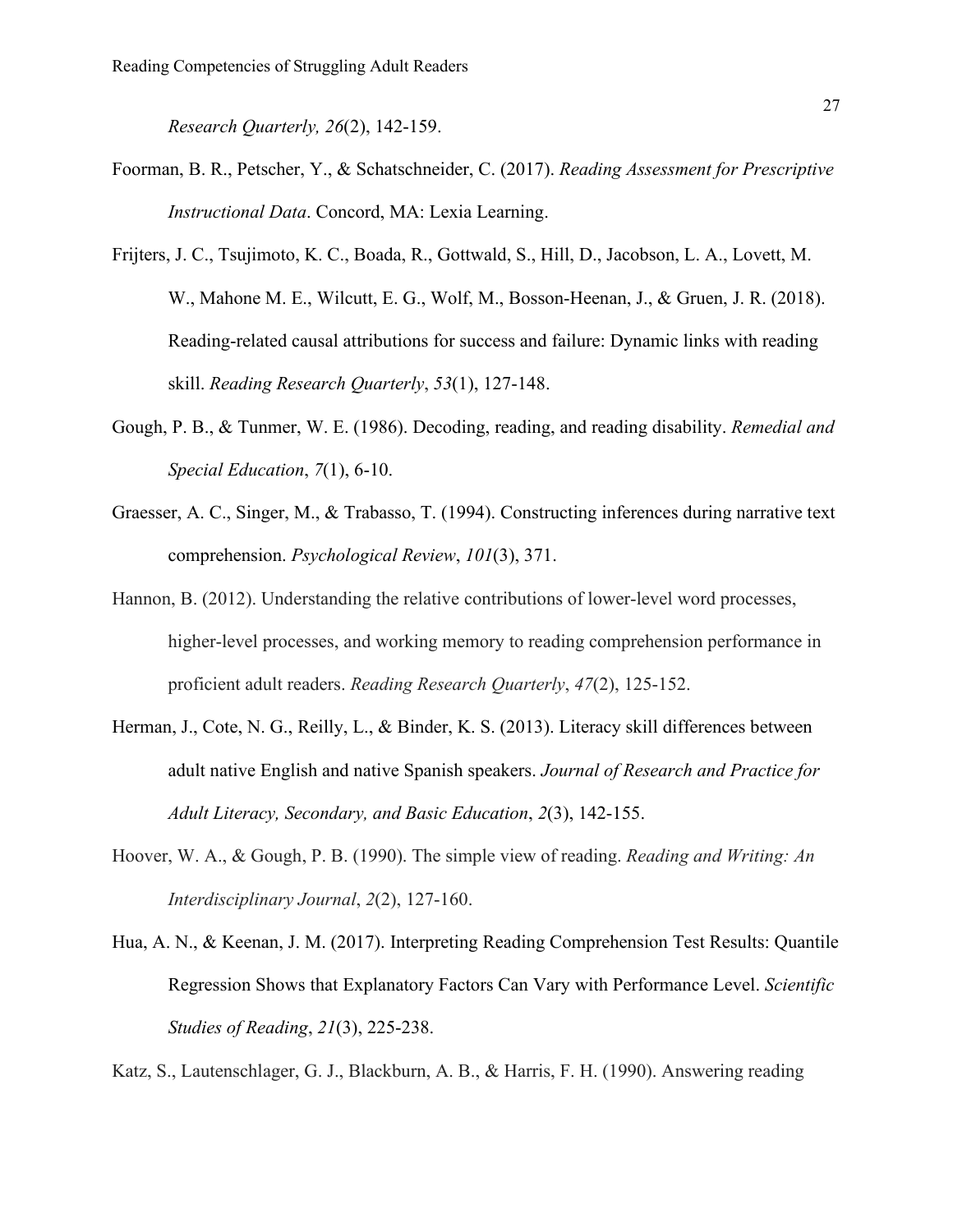comprehension items without passages on the SAT. *Psychological Science*, *1*(2), 122- 127.

- Keenan, J. M. (2016). Assessing the Assessments Reading Comprehension Tests. *Perspectives on Language and Literacy*, *42*(2), 17.
- Keenan, J. M., & Betjemann, R. S. (2006). Comprehending the Gray Oral Reading Test without reading it: Why comprehension tests should not include passage-independent items. *Scientific Studies of Reading*, *10*(4), 363-380.
- Keenan, J. M., Betjemann, R. S., & Olson, R. K. (2008). Reading comprehension tests vary in the skills they assess: Differential dependence on decoding and oral comprehension. *Scientific Studies of Reading*, *12*(3), 281-300.
- Kendeou, P., van den Broek, P., Helder, A., & Karlsson, J. (2014). A cognitive view of reading comprehension: Implications for reading difficulties. *Learning Disabilities Research & Practice*, *29*(1), 10-16.
- Kintsch, W. (1988). The role of knowledge in discourse comprehension: A constructionintegration model. *Psychological Review*, *95*(2), 163-182.
- Kobrin, J. L., & Young, J. W. (2003). The cognitive equivalence of reading comprehension test items via computerized and paper-and-pencil administration. *Applied Measurement in Education*, *16*(2), 115-140.
- Koenker, R. (2020). quantreg: Quantile Regression. R package version 5.55. https://CRAN.Rproject.org/package=quantreg

Koenker, R., & Basset, G. W. (1978). Regression quantiles, *Econometrica*, 46, 33-50.

Koenker, R., & Hallock, K. F. (2001). Quantile regression. *Journal of Economic Perspectives*, *15*(4), 143-156.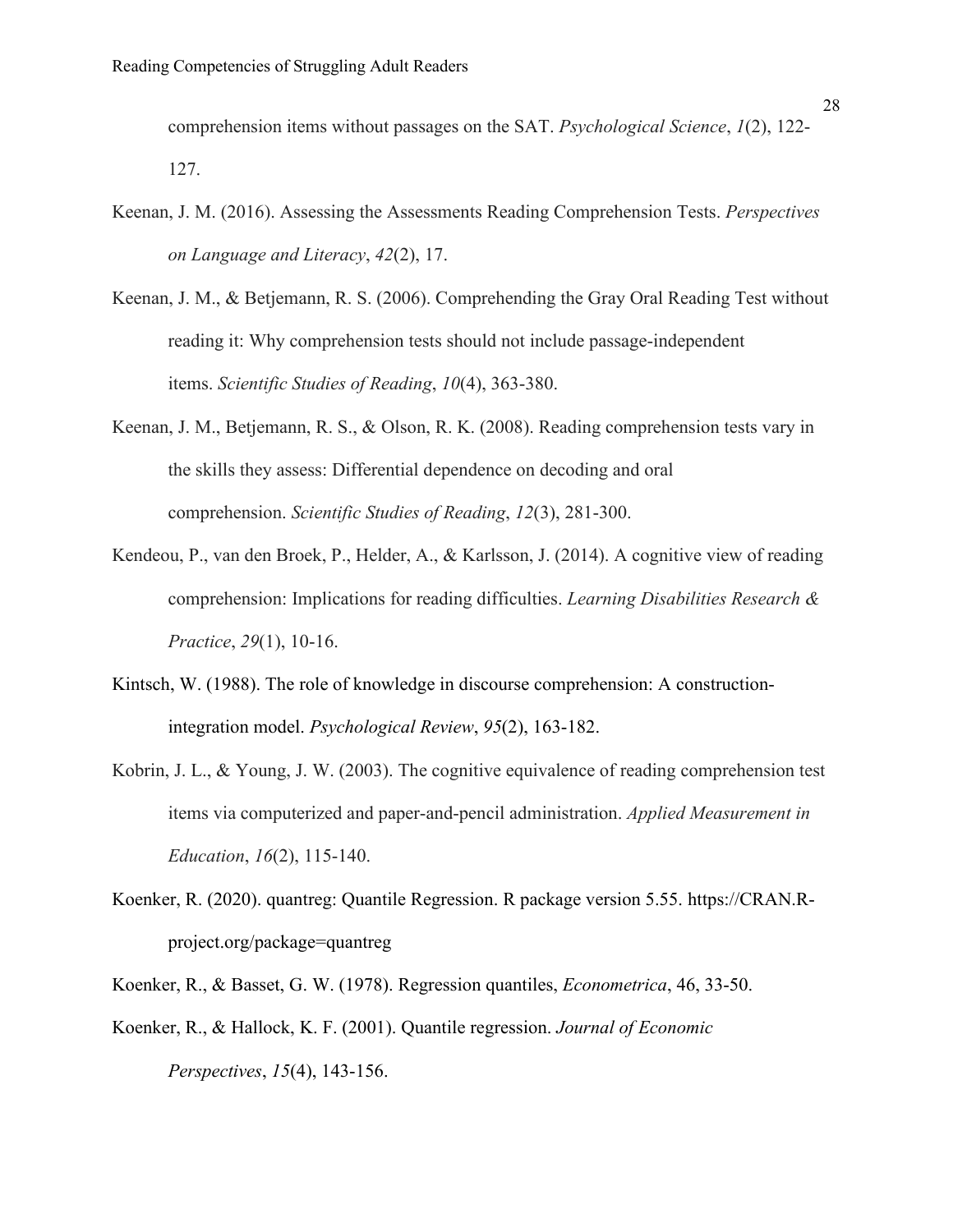- Language and Reading Research Consortium & Logan, J. (2017). Pressure points in reading comprehension: A quantile multiple regression analysis. *Journal of Educational Psychology*, *109*(4), 451.
- Lonigan, C. J., Burgess, S. R., & Schatschneider, C. (2018). Examining the simple view of reading with elementary school children: Still simple after all these years. *Remedial and Special Education*, *39*(5), 260-273.
- Lovett, M. W., Borden, S. L., DeLuca, T., Lacerenza, L., Benson, N. J., & Brackstone, D. (1994). Treating the core deficits of developmental dyslexia: Evidence of transfer of learning after phonologically-and strategy-based reading training programs. *Developmental Psychology*, *30*(6), 805.
- Lovett, M. W., Steinbach, K. A., & Frijters, J. C. (2000). Remediating the core deficits of developmental reading disability: A double-deficit perspective. *Journal of Learning Disabilities*, *33*(4), 334-358.
- Lu, H., Hu, Y-P., Gao, J-J., & Kinshuk (2016). The effects of computer self-efficacy, training satisfaction and test anxiety on attitude and performance in computerized adaptive testing. *Computers & Education*, *100*, 45-55.
- MacArthur, C. A., Konold, T. R., Glutting, J. J., & Alamprese, J. A. (2012). Subgroups of adult basic education learners with different profiles of reading skills. *Reading and Writing: An Interdisciplinary Journal*, *25,* 587-609.
- MacGinitie, W. H., MacGinitie, R. K., Maria, K., & Dreyer, L. G. (2000). *Gates-MacGinitie Reading Tests IV.* Itasca, IL: Houghton Mifflin Harcourt.
- Mangen, A., Walgermo, B. & Brønnick, K. (2013). Reading linear texts on paper versus computer screen: Effects on reading comprehension. *International Journal of*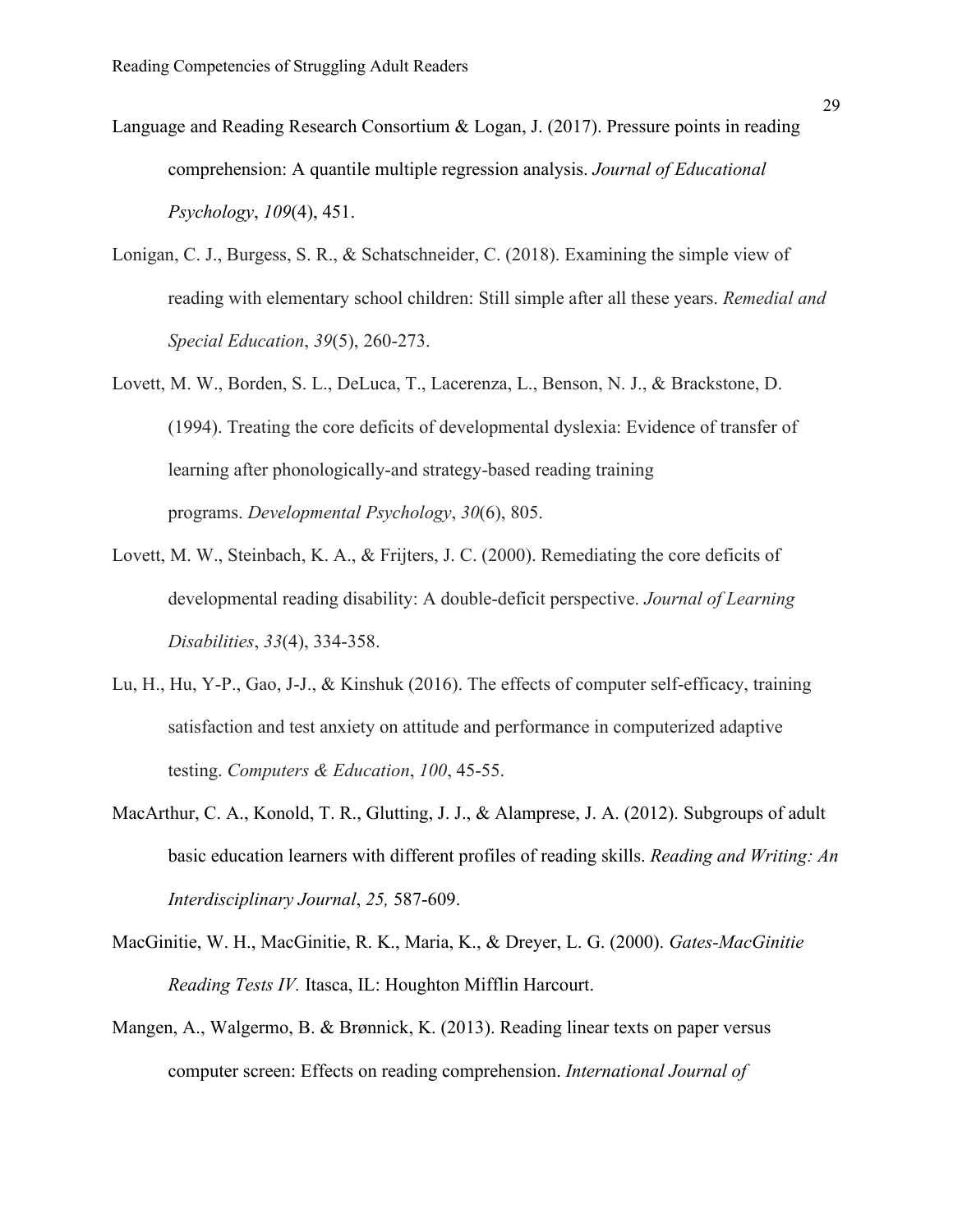*Educational Research, 58*, 61-68.

- McCarthy, K., Guerrero, T., Kent, K., Allen, L., McNamara, D., Chao, S., Steinberg, J., O'Reilly, T., Sabatini, J. (2018). Comprehension in a scenario-based assessment: Domain and topic-specific background knowledge. *Discourse Processes*, *55*, (5-6), 510-524.
- McGrew, K. S., Schrank, F. A., & Woodcock, R. W. (2007). *Woodcock-Johnson III Normative Update: Technical manual.* Rolling Meadows, IL: Riverside Publishing.
- Mellard, D., & Fall, E. (2012). Component model of reading comprehension for adult education participants. *Learning Disability Quarterly, 35*(1), 10-23.
- Mellard, D., Fall, E., & Woods, K. (2010). A path analysis of reading comprehension for adults with low literacy. *Journal of Learning Disabilities, 43*(2), 154-165.
- Mellard, D., Woods, K., Desa, M., & Vuyk, M. (2015). Underlying reading-related skills and abilities among adult learners. *Journal of Learning Disabilities*, *48*(3), 310-322.
- Minnesota Literacy Council. (2018). *Northstar Digital Literacy Assessments*. St. Paul, MN: Author.<https://www.digitalliteracyassessment.org/>
- Nation, K., & Snowling, M. (1997). Assessing reading difficulties: The validity and utility of current measures of reading skill. *British Journal of Educational Psychology*, *67*(3), 359- 370.
- National Center for Education Statistics. (2019). *Highlights of the 2017 U.S. PIAAC results web report (NCES 2020-777).* Washington, DC: U.S. Department of Education. Retrieved from [https://nces.ed.gov/surveys/piaac/current\\_results.asp](https://nces.ed.gov/surveys/piaac/current_results.asp)
- Ozuru, Y., Dempsey, K., & McNamara, D. S. (2009). Prior knowledge, reading skill, and text cohesion in the comprehension of science texts. *Learning and Instruction*, *19*(3), 228- 242.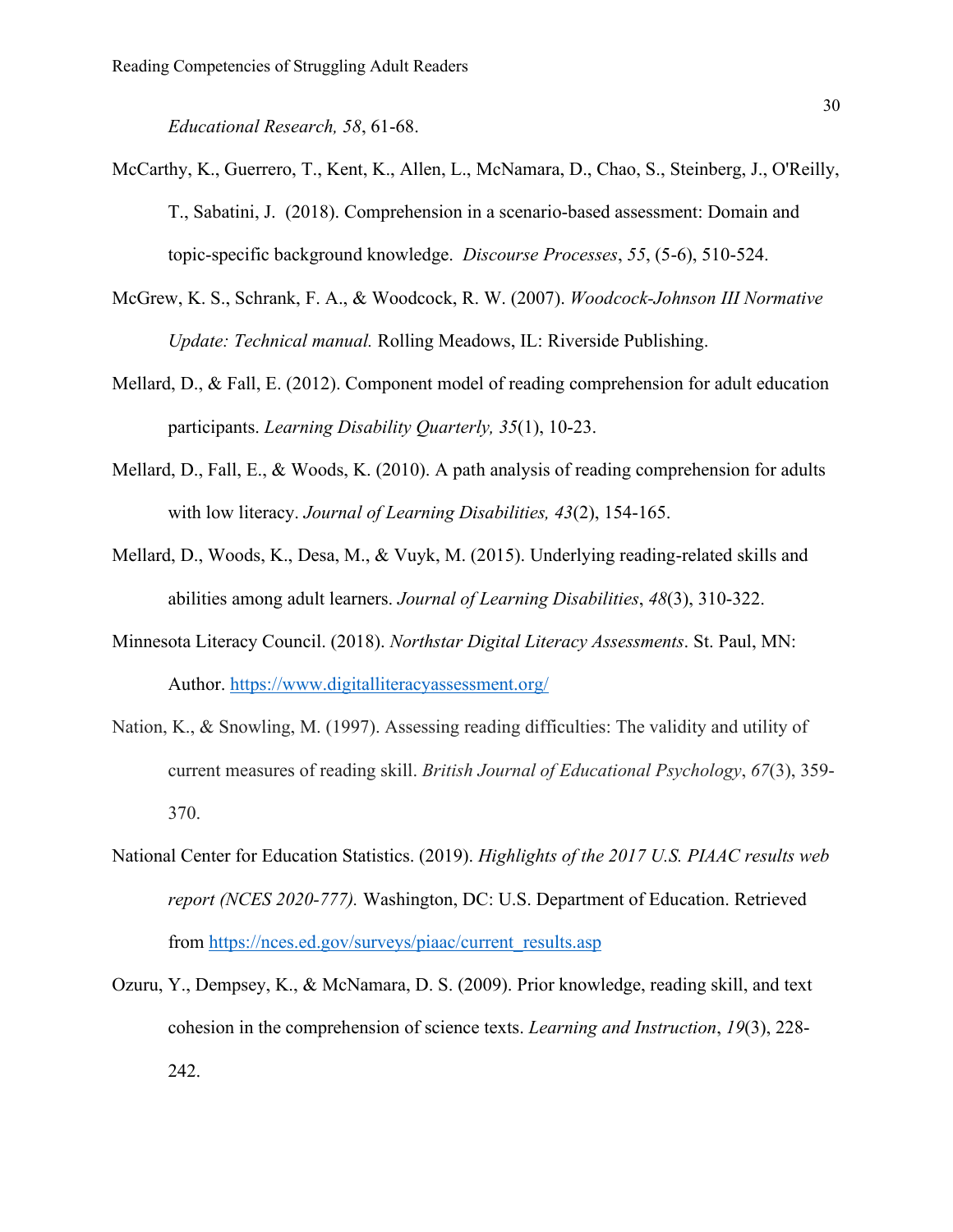- Perfetti, C., & Hart, L. (2002). The lexical quality hypothesis. *Precursors of functional literacy*, *11*, 67-86.
- Perfetti, C., & Stafura, J. (2014). Word knowledge in a theory of reading comprehension. *Scientific Studies of Reading*, *18*(1), 22-37.
- R Core Team (2019). R: A language and environment for statistical computing. Vienna, Austria: R Foundation for Statistical Computing. https://www.R-project.org/
- R Core Team. (2020). *R: A language and environment for statistical computing*. Vienna, Austria: R Foundation for Statistical Computing. Retrieved from [https://www.R-project.org/](https://www.r-project.org/)
- Sabatini, J. P., Sawaki, Y., Shore, J. R., & Scarborough, H. S. (2010). Relationships among reading skills of adults with low literacy. *Journal of Learning Disabilities*, *43*(2), 122- 138.
- Sabatini, J., Bruce, K., Steinberg, J., &Weeks, J. (2015). *RISE reading components tests, RISE forms: Technical adequacy and test design, 2nd edition* (Research Report No. RR-15-32). Princeton, NJ: Educational Testing Service.<http://dx.doi.org/10.1002/ets2.12076>
- Scammacca, N. K., Roberts, G., Vaughn, S., & Stuebing, K. K. (2015). A meta-analysis of interventions for struggling readers in grades 4–12: 1980–2011. *Journal of Learning Disabilities*, *48*(4), 369-390.
- Semel, E., Wiig, E., & Secord, W. (2003a). *Clinical Evaluation of Language Fundamentals IV*. San Antonio, TX: Pearson.
- Semel, E., Wiig, E., & Secord, W. (2003b). *Clinical Evaluation of Language Fundamentals IV*: *Examiner's manual*. Bloomington, MN: Pearson.
- Srivastava, P., & Gray, S. (2012). Computer-based and paper-based reading comprehension in adolescents with typical language development and language-learning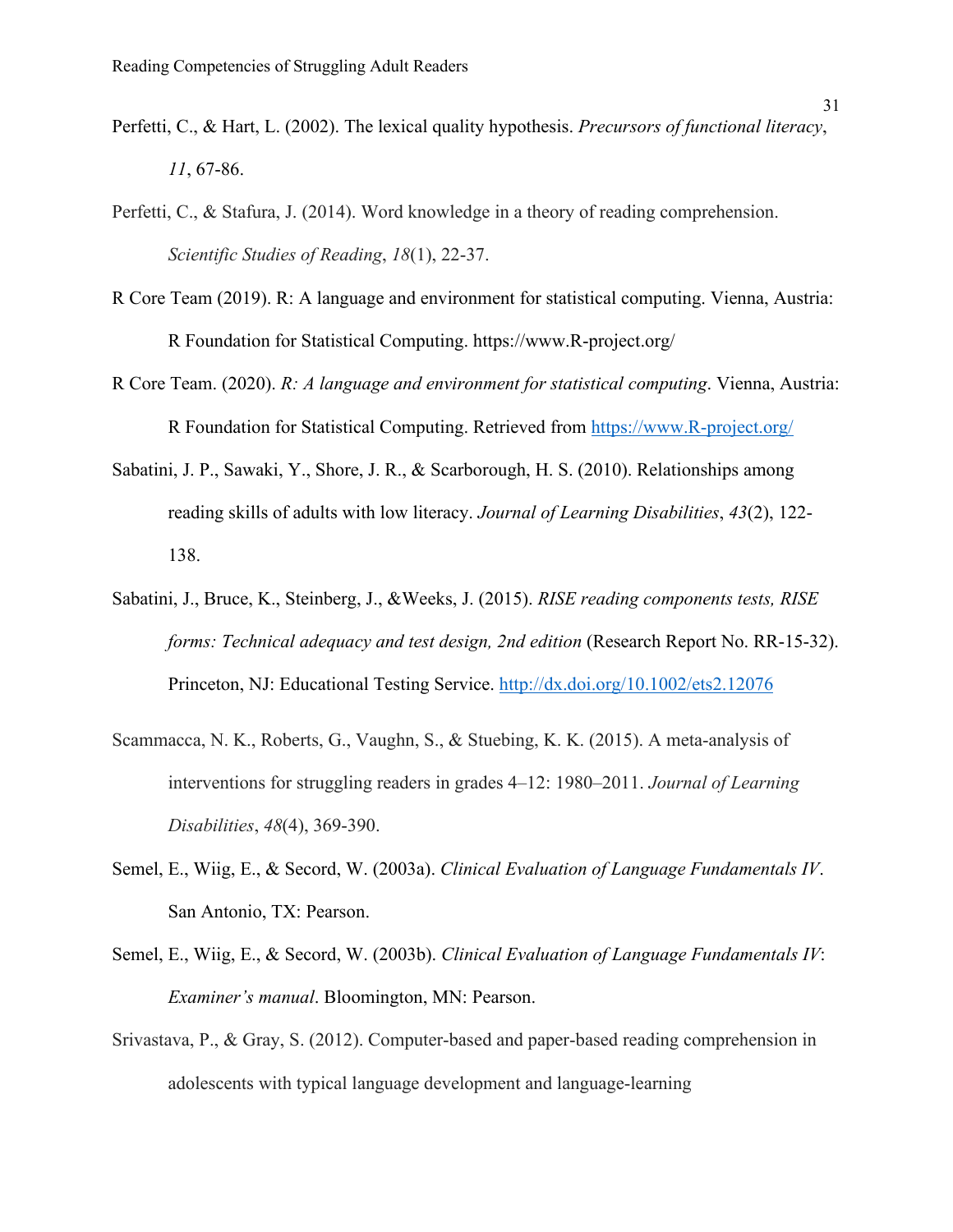disabilities. *Language, Speech, and Hearing Services in Schools*, *43*(4), 424-437.

- Strucker, J. (2013). The knowledge gap and adult learners. *Perspectives on Language and Literacy*, *39*(2), 25-28.
- Strucker, J., & Davidson, R. K. (2003). *Adult reading components study (NCSALL research brief)*. Cambridge, MA: National Center for the Study of Adult Learning and Literacy. Retrieved from https://eric.ed.gov/?id=ED508655
- Tilstra, J., McMaster, K., Van den Broek, P., Kendeou, P., & Rapp, D. (2009). Simple but complex: Components of the simple view of reading across grade levels. *Journal of Research in Reading*, *32*(4), 383-401.
- Tunmer, W. E., & Chapman, J. W. (2012). The simple view of reading redux: Vocabulary knowledge and the independent components hypothesis. *Journal of Learning Disabilities*, *45*(5), 453-466.
- Vellutino, F. R., Tunmer, W. E., Jaccard, J. J., & Chen, R. (2007). Components of reading ability: Multivariate evidence for a convergent skills model of reading development. *Scientific Studies of Reading*, *11*(1), 3-32.
- Wiederholt, L., & Bryant, B. (1992). *Gray Oral Reading Test III*. Austin, TX: Pro-Ed.
- Woodcock R. W. (2011). *Woodcock Reading Mastery Tests III*. San Antonio, TX: Pearson.
- Woodcock, R. W., McGrew, K. S., & Mather, N. (2001). *Woodcock–Johnson III Tests of Achievement*. Itasca, IL: Riverside.
- Woodcock, R. W., McGrew, K. S., & Mather, N. (2007). *Woodcock-Johnson III Normative Update*. Rolling Meadows, IL: Riverside Publishing.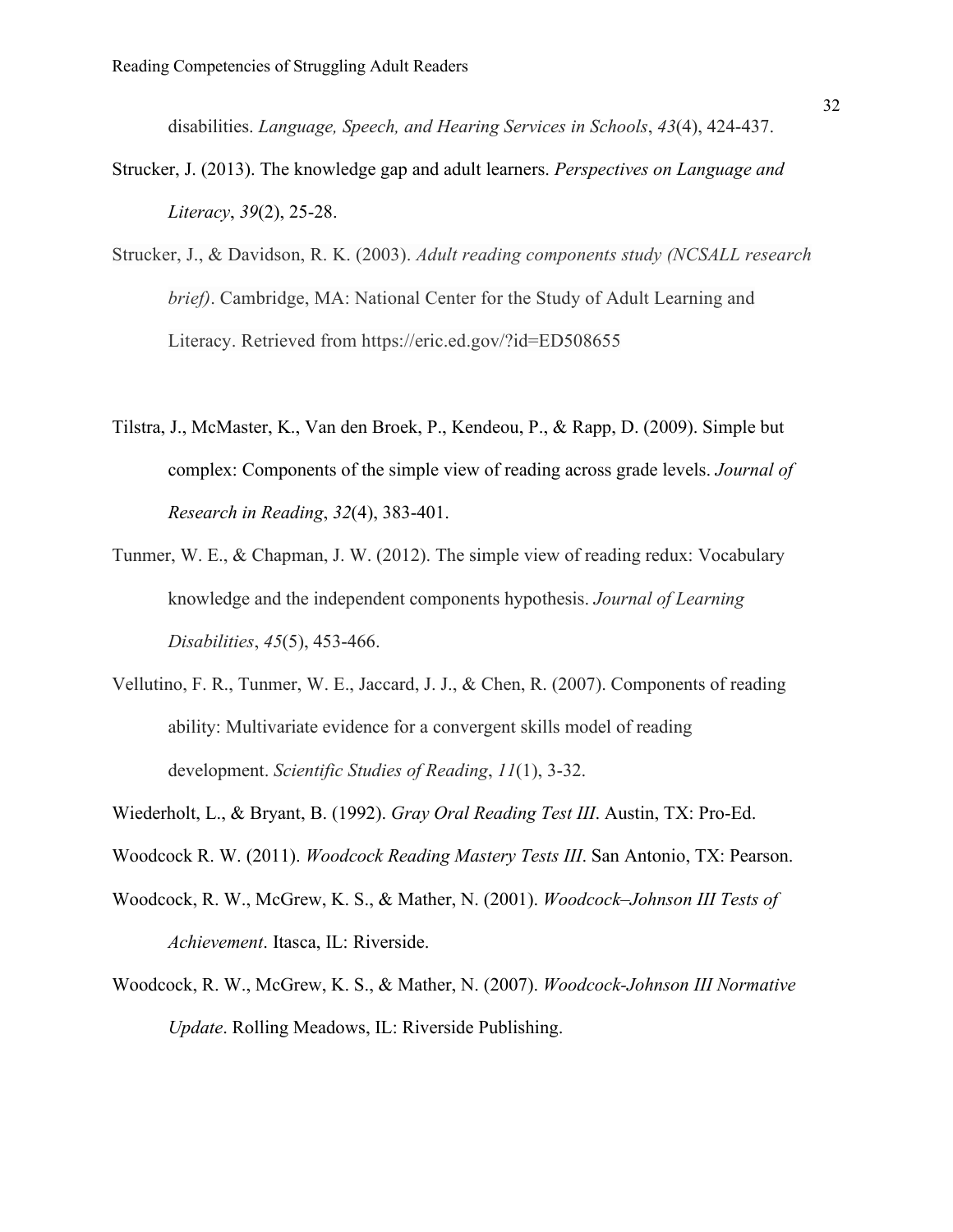Reading Competencies of Struggling Adult Readers

# Table 1 *Demographic Information*

| Country<br><b>United States</b><br>57.1<br>96<br>72<br>Canada<br>42.9<br>Gender<br>120<br>71.4<br>Female<br>Male<br>48<br>28.6<br><u>Age</u><br>$\overline{7}$<br>16-19 years<br>4.2<br>17.9<br>20-29 years<br>30<br>30-39 years<br>39<br>23.2<br>17.3<br>40-49 years<br>29<br>41<br>50-59 years<br>24.4<br>$60-69$ years<br>14<br>8.3<br>3.0<br>70 years or older<br>5<br>$\overline{3}$<br>Not reported<br>1.8<br>Race<br><b>Black/African American</b><br>129<br>76.8<br>Asian<br>29<br>17.3<br>White<br>3.6<br>6<br>3<br>1.8<br>Native/Indigenous<br>$\mathbf{1}$<br>0.6<br>Not reported<br><b>Highest Grade Completed</b><br>Grades 1-5<br>6<br>3.6<br>Grades 6-8<br>13<br>7.7<br>Grade 9<br>11.3<br>19<br>Grade 10<br>14.9<br>25<br>Grade 11<br>33<br>19.6<br>Grade 12<br>42<br>25.0 | Characteristic                                   | n  | $\frac{0}{0}$ |
|--------------------------------------------------------------------------------------------------------------------------------------------------------------------------------------------------------------------------------------------------------------------------------------------------------------------------------------------------------------------------------------------------------------------------------------------------------------------------------------------------------------------------------------------------------------------------------------------------------------------------------------------------------------------------------------------------------------------------------------------------------------------------------------------|--------------------------------------------------|----|---------------|
|                                                                                                                                                                                                                                                                                                                                                                                                                                                                                                                                                                                                                                                                                                                                                                                            |                                                  |    |               |
|                                                                                                                                                                                                                                                                                                                                                                                                                                                                                                                                                                                                                                                                                                                                                                                            |                                                  |    |               |
|                                                                                                                                                                                                                                                                                                                                                                                                                                                                                                                                                                                                                                                                                                                                                                                            |                                                  |    |               |
|                                                                                                                                                                                                                                                                                                                                                                                                                                                                                                                                                                                                                                                                                                                                                                                            |                                                  |    |               |
|                                                                                                                                                                                                                                                                                                                                                                                                                                                                                                                                                                                                                                                                                                                                                                                            |                                                  |    |               |
|                                                                                                                                                                                                                                                                                                                                                                                                                                                                                                                                                                                                                                                                                                                                                                                            |                                                  |    |               |
|                                                                                                                                                                                                                                                                                                                                                                                                                                                                                                                                                                                                                                                                                                                                                                                            |                                                  |    |               |
|                                                                                                                                                                                                                                                                                                                                                                                                                                                                                                                                                                                                                                                                                                                                                                                            |                                                  |    |               |
|                                                                                                                                                                                                                                                                                                                                                                                                                                                                                                                                                                                                                                                                                                                                                                                            |                                                  |    |               |
|                                                                                                                                                                                                                                                                                                                                                                                                                                                                                                                                                                                                                                                                                                                                                                                            |                                                  |    |               |
|                                                                                                                                                                                                                                                                                                                                                                                                                                                                                                                                                                                                                                                                                                                                                                                            |                                                  |    |               |
|                                                                                                                                                                                                                                                                                                                                                                                                                                                                                                                                                                                                                                                                                                                                                                                            |                                                  |    |               |
|                                                                                                                                                                                                                                                                                                                                                                                                                                                                                                                                                                                                                                                                                                                                                                                            |                                                  |    |               |
|                                                                                                                                                                                                                                                                                                                                                                                                                                                                                                                                                                                                                                                                                                                                                                                            |                                                  |    |               |
|                                                                                                                                                                                                                                                                                                                                                                                                                                                                                                                                                                                                                                                                                                                                                                                            |                                                  |    |               |
|                                                                                                                                                                                                                                                                                                                                                                                                                                                                                                                                                                                                                                                                                                                                                                                            |                                                  |    |               |
|                                                                                                                                                                                                                                                                                                                                                                                                                                                                                                                                                                                                                                                                                                                                                                                            |                                                  |    |               |
|                                                                                                                                                                                                                                                                                                                                                                                                                                                                                                                                                                                                                                                                                                                                                                                            |                                                  |    |               |
|                                                                                                                                                                                                                                                                                                                                                                                                                                                                                                                                                                                                                                                                                                                                                                                            |                                                  |    |               |
|                                                                                                                                                                                                                                                                                                                                                                                                                                                                                                                                                                                                                                                                                                                                                                                            |                                                  |    |               |
|                                                                                                                                                                                                                                                                                                                                                                                                                                                                                                                                                                                                                                                                                                                                                                                            |                                                  |    |               |
|                                                                                                                                                                                                                                                                                                                                                                                                                                                                                                                                                                                                                                                                                                                                                                                            |                                                  |    |               |
|                                                                                                                                                                                                                                                                                                                                                                                                                                                                                                                                                                                                                                                                                                                                                                                            |                                                  |    |               |
|                                                                                                                                                                                                                                                                                                                                                                                                                                                                                                                                                                                                                                                                                                                                                                                            |                                                  |    |               |
|                                                                                                                                                                                                                                                                                                                                                                                                                                                                                                                                                                                                                                                                                                                                                                                            |                                                  |    |               |
|                                                                                                                                                                                                                                                                                                                                                                                                                                                                                                                                                                                                                                                                                                                                                                                            |                                                  |    |               |
|                                                                                                                                                                                                                                                                                                                                                                                                                                                                                                                                                                                                                                                                                                                                                                                            |                                                  |    |               |
|                                                                                                                                                                                                                                                                                                                                                                                                                                                                                                                                                                                                                                                                                                                                                                                            |                                                  |    |               |
|                                                                                                                                                                                                                                                                                                                                                                                                                                                                                                                                                                                                                                                                                                                                                                                            | No K-12 education in the United States or Canada | 30 | 17.9          |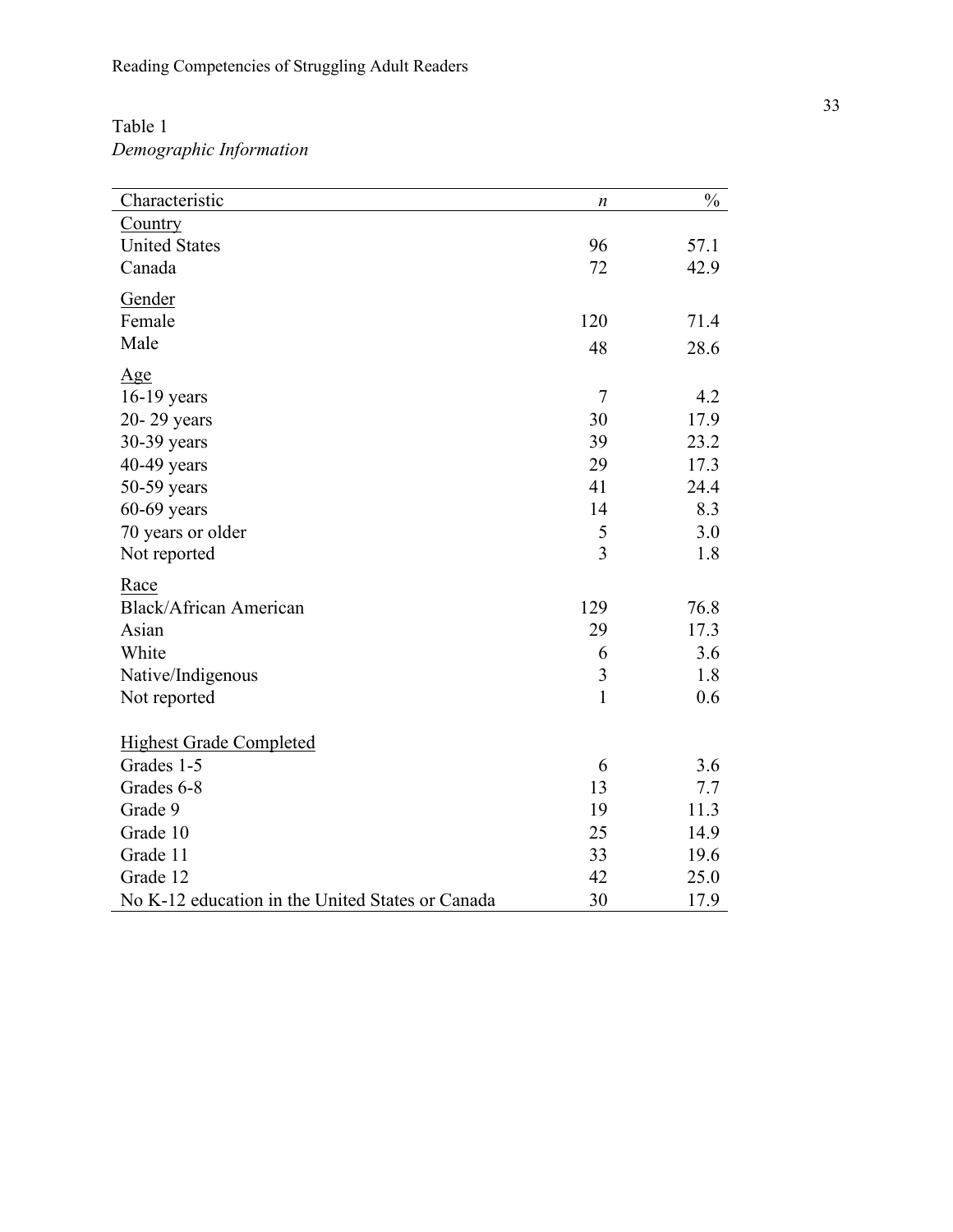| Measure        | Cronbach's |        | <b>Test Scores</b> |             | Mean Grade | <b>Age-Based Standard Scores</b> |           |            |  |
|----------------|------------|--------|--------------------|-------------|------------|----------------------------------|-----------|------------|--|
|                | Alpha      | Mean   | <b>SD</b>          | Range       | Equivalent | Mean                             | <b>SD</b> | Range      |  |
| <b>WJPC</b>    | .81        | 27.60  | 4.45               | $18 - 40$   | 3.7        | 83.01                            | 9.04      | $50 - 109$ |  |
| <b>RISERC</b>  | .63        | 254.86 | 8.03               | $237 - 273$ |            |                                  |           |            |  |
| <b>RAPIDRC</b> |            | 421.61 | 100.37             | $285 - 732$ |            |                                  |           |            |  |
| <b>WJLWI</b>   | .94        | 51.88  | 9.26               | $30 - 69$   | 4.6        | 80.77                            | 10.54     | $46 - 100$ |  |
| <b>WJWA</b>    | .88        | 13.48  | 7.18               | $1 - 28$    | 2.5        | 77.39                            | 12.64     | $35 - 98$  |  |
| <b>CWT</b>     | .90        | 15.38  | 7.64               | $0 - 30$    |            |                                  |           |            |  |
| <b>CINF</b>    | .94        | 22.65  | 10.15              | $0 - 40$    |            |                                  |           |            |  |
| <b>CUSP</b>    | .74        | 6.96   | 3.32               | $0 - 14$    |            |                                  |           |            |  |
| <b>WJPV</b>    | .82        | 24.64  | 4.38               | $13 - 34$   | 4.9        | 80.93                            | 7.20      | $50 - 94$  |  |
| <b>WJRF</b>    |            | 38.56  | 14.38              | $6 - 98$    | 4.2        | 81.47                            | 8.21      | $61 - 119$ |  |
| WJGI           | .87        | 25.18  | 5.32               | $7 - 37$    | 4.7        | 81.52                            | 8.80      | $43 - 100$ |  |

Table 2 *Performance on Measures*

*Note.* Age-based standard scores and grade equivalents were only available for the WJ subtests. Cronbach's alpha could not be estimated for RAPIDRC and WJRF due to unavailability of item-level data. WJPC = WJ Passage Comprehension; RISERC = RISE Reading Comprehension; RAPIDRC = RAPID Reading Comprehension; WJLWI = WJ Letter-Word Identification; WJWA = WJ Word Attack; CWT = Challenge Word Test; CINF = CASL Inference; CUSP = CELF Understanding Spoken Paragraphs; WJPV = WJPV Picture Vocabulary; WJRF = WJ Reading Fluency; WJGI = WJ General Information.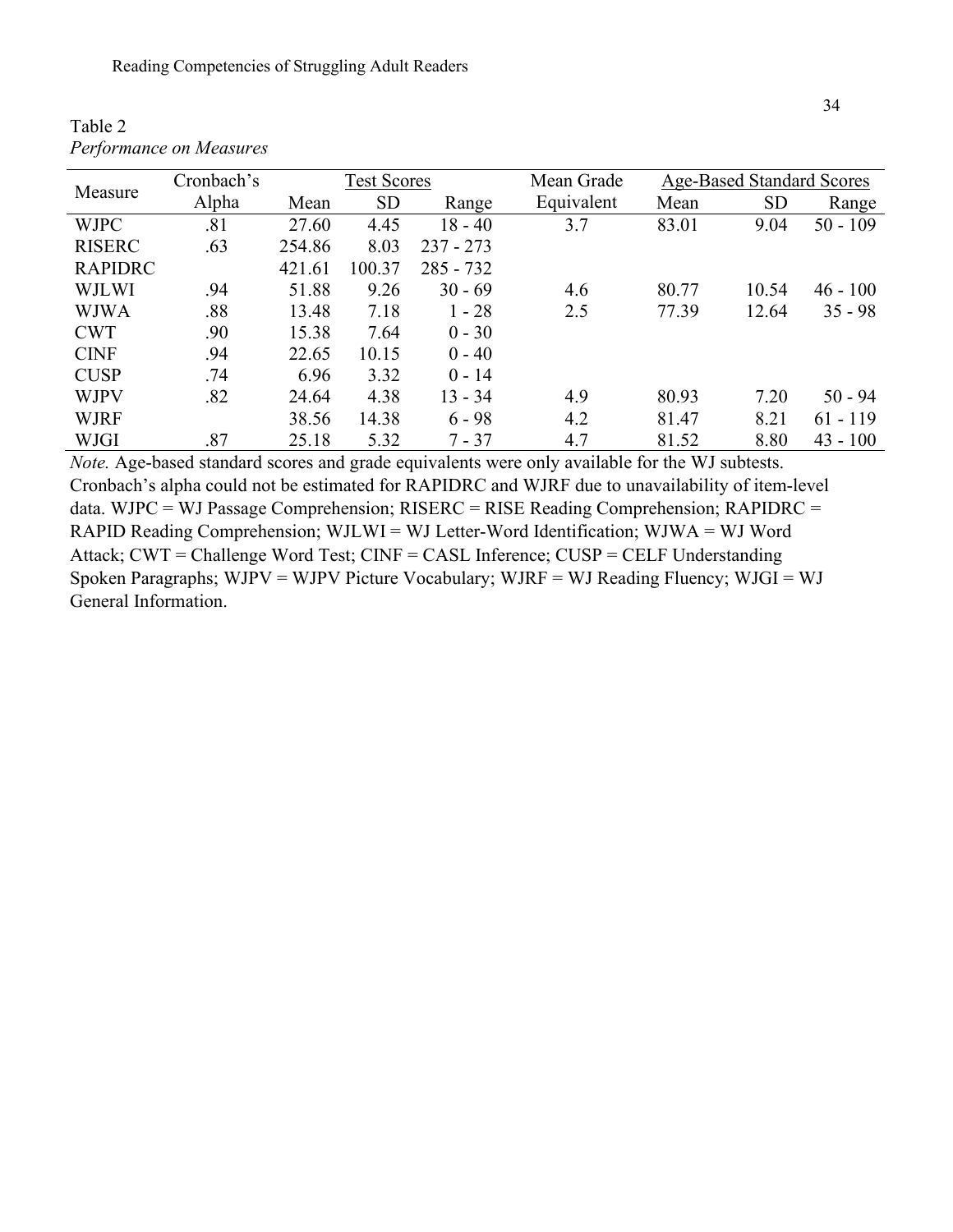# Table 3 *Correlations across Measures*

|                | <b>WJPC</b> | <b>RISERC</b> | <b>RAPIDRC</b> | <b>WJLWI</b> | <b>WJWA</b> | <b>CWT</b> | <b>CINF</b> | <b>CUSP</b> | <b>WJPV</b> | <b>WJRF</b> |
|----------------|-------------|---------------|----------------|--------------|-------------|------------|-------------|-------------|-------------|-------------|
| <b>WJPC</b>    |             |               |                |              |             |            |             |             |             |             |
| <b>RISERC</b>  | $.55***$    |               |                |              |             |            |             |             |             |             |
| <b>RAPIDRC</b> | $.58***$    | $.61***$      |                |              |             |            |             |             |             |             |
| <b>WJLWI</b>   | $.58***$    | $.51***$      | $.60***$       |              |             |            |             |             |             |             |
| <b>WJWA</b>    | $.43***$    | $.40***$      | $.46***$       | $.84***$     |             |            |             |             |             |             |
| <b>CWT</b>     | $.58***$    | $.52***$      | $.59***$       | $.90***$     | $.79***$    |            |             |             |             |             |
| <b>CINF</b>    | $.47***$    | $.18*$        | $.22**$        | .05          | $-.02$      | .07        |             |             |             |             |
| <b>CUSP</b>    | $.46***$    | $.30***$      | $.40***$       | $.18*$       | .09         | $.17*$     | $.55***$    |             |             |             |
| <b>WJPV</b>    | $.61***$    | $.30***$      | $.27***$       | $.27***$     | .15         | $.26**$    | $.44***$    | $.50***$    |             |             |
| <b>WJRF</b>    | $.54***$    | $.39***$      | $.48***$       | $.60***$     | $.50***$    | $.56***$   | $.20**$     | $.35***$    | $.35***$    |             |
| <b>WJGI</b>    | $.63***$    | $.31***$      | $.26**$        | .15          | .03         | $.16*$     | $.61***$    | $.59***$    | $.78***$    | $.29***$    |

*Note.* \*\*\* *p* < .001; \*\* *p* < .01; \* *p* < .05. WJPC = WJ Passage Comprehension; RISERC = RISE Reading Comprehension; RAPIDRC = RAPID Reading Comprehension; WJLWI = WJ Letter-Word Identification; WJWA = WJ Word Attack; CWT = Challenge Word Test; CINF = CASL Inference; CUSP = CELF Understanding Spoken Paragraphs; WJPV = WJPV Picture Vocabulary; WJRF = WJ Reading Fluency; WJGI = WJ General Information.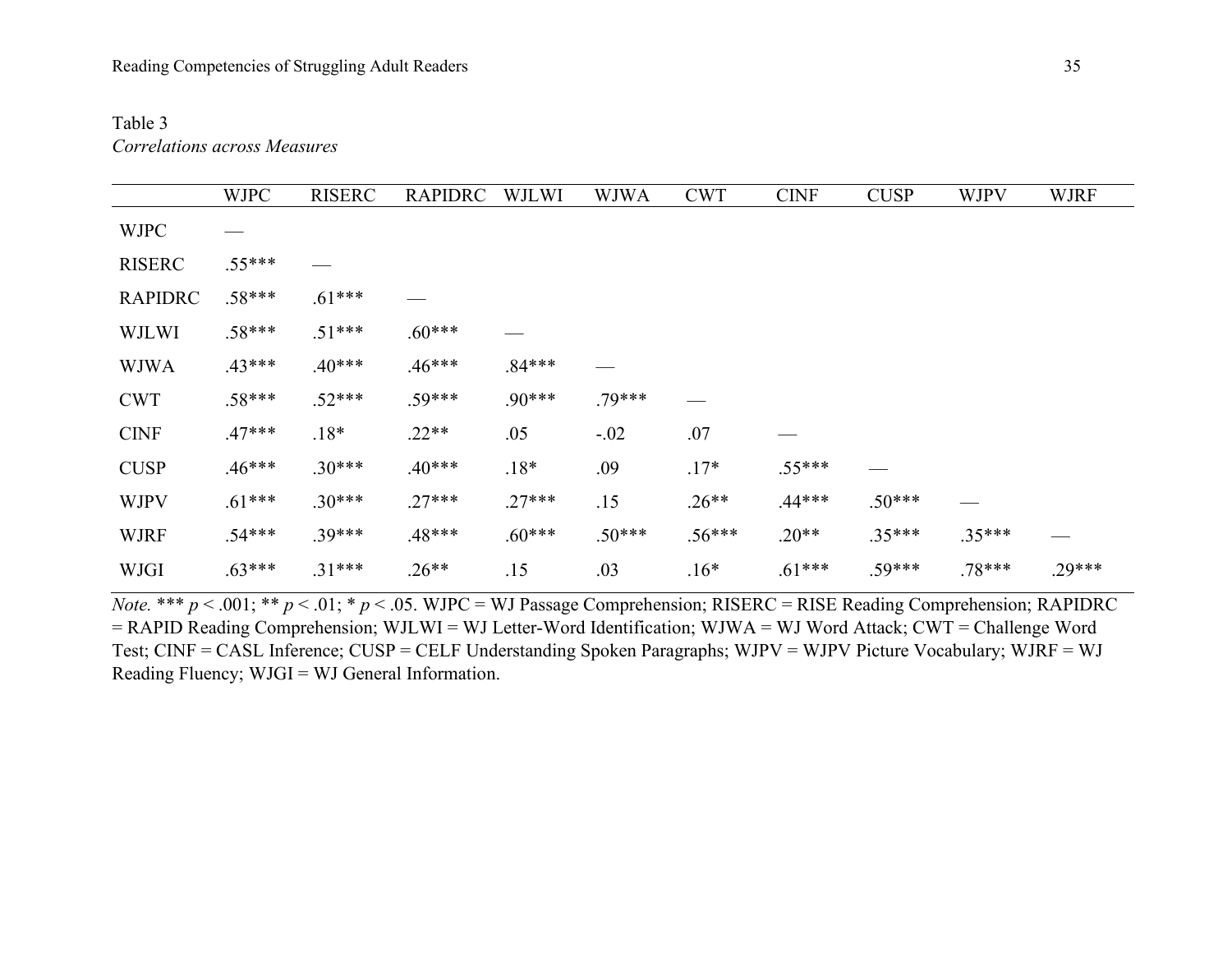# Table 4 *OLS Regression Estimates*

| Predictor                                               | $\beta$ | <b>SE</b> | $\boldsymbol{t}$ |  |  |  |  |  |
|---------------------------------------------------------|---------|-----------|------------------|--|--|--|--|--|
| WJ Passage Comprehension (Total $R^2$ = .658)           |         |           |                  |  |  |  |  |  |
| Decoding                                                | 0.41    | 0.06      | $6.739***$       |  |  |  |  |  |
| Oral Vocabulary                                         | 0.18    | 0.08      | $2.292*$         |  |  |  |  |  |
| Fluency                                                 | 0.13    | 0.06      | $2.148*$         |  |  |  |  |  |
| Listening Comprehension                                 | $-0.01$ | 0.06      | $-0.208$         |  |  |  |  |  |
| Background Knowledge                                    | 0.29    | 0.09      | $3.321**$        |  |  |  |  |  |
| Inference                                               | 0.18    | 0.06      | $2.875**$        |  |  |  |  |  |
| <u>RISE Reading Comprehension</u> (Total $R^2 = .314$ ) |         |           |                  |  |  |  |  |  |
| Decoding                                                | 0.45    | 0.09      | 5.122***         |  |  |  |  |  |
| Oral Vocabulary                                         | $-0.05$ | 0.11      | $-0.417$         |  |  |  |  |  |
| Fluency                                                 | 0.07    | 0.09      | 0.760            |  |  |  |  |  |
| Listening Comprehension                                 | 0.12    | 0.09      | 1.407            |  |  |  |  |  |
| Background Knowledge                                    | 0.18    | 0.13      | 1.433            |  |  |  |  |  |
| Inference                                               | $-0.01$ | 0.09      | 0.163            |  |  |  |  |  |
| <u>RAPID Reading Comprehension</u> (Total $R^2$ = .428) |         |           |                  |  |  |  |  |  |
| Decoding                                                | 0.50    | 0.08      | $6.236***$       |  |  |  |  |  |
| Oral Vocabulary                                         | $-0.07$ | 0.10      | $-0.718$         |  |  |  |  |  |
| Fluency                                                 | 0.12    | 0.08      | 1.517            |  |  |  |  |  |
| Listening Comprehension                                 | 0.27    | 0.08      | $3.345**$        |  |  |  |  |  |
| <b>Background Knowledge</b>                             | 0.03    | 0.11      | 0.272            |  |  |  |  |  |
| Inference                                               | 0.05    | 0.08      | 0.609            |  |  |  |  |  |

*Note.* \*\*\*  $p < .001$ ; \*\*  $p < .01$ ; \*  $p < .05$ .